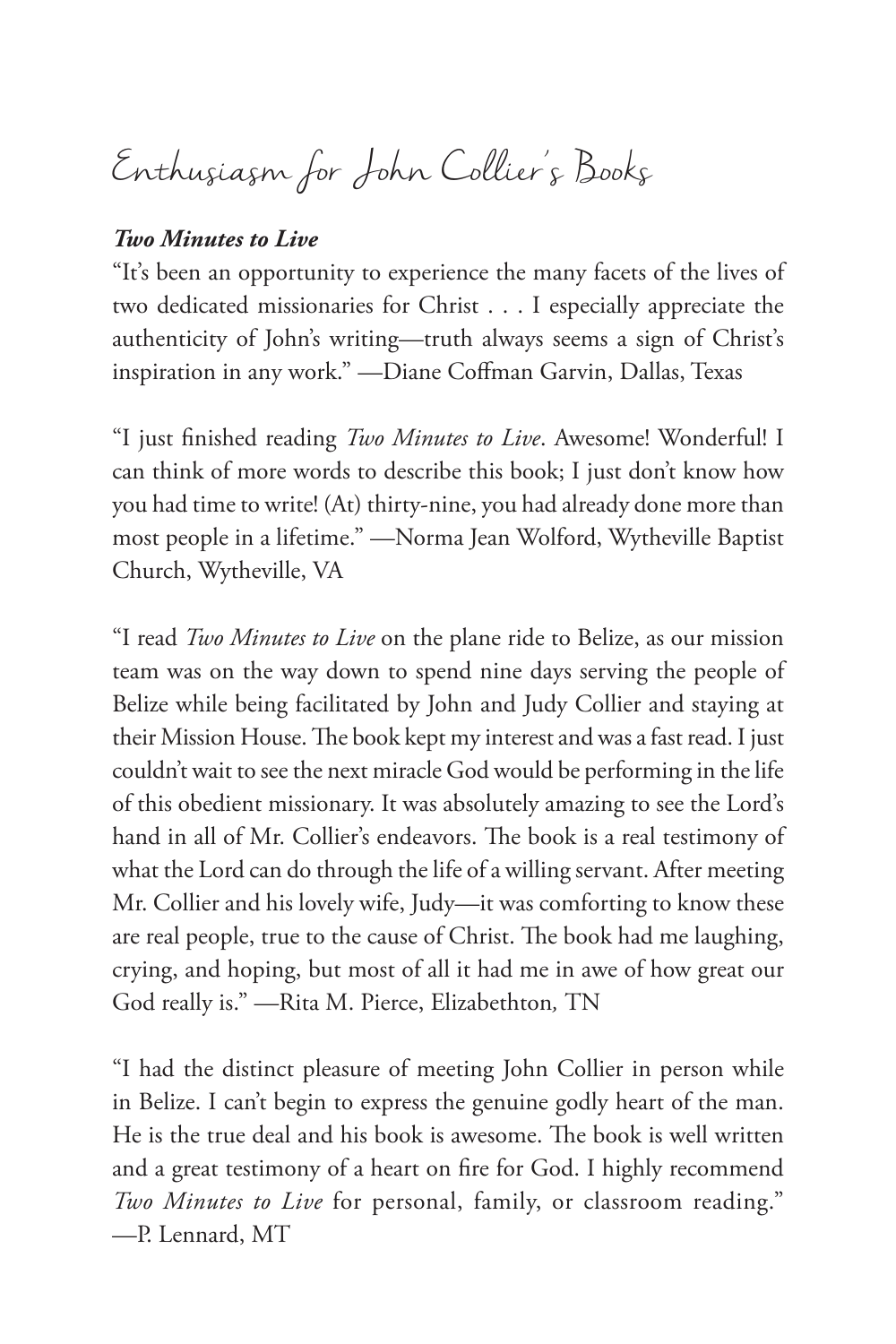#### *Above the Thorns*

"I . . . read the entire book *Above the Thorns* after getting home at about 7:30. Thoroughly enjoyed it. I didn't finish it until 1:30 in the morning . . . You really should submit this book for a movie. It is truly inspiring, and I feel it made me a better person for having read it." —Marcus Gilbert, Virginia

#### *Josh*

"Just wanted to tell John what a blessing it is for me to be reading *Josh* . . . like the last book, there is such a sense of goodness, authentic love for the Lord, simplicity . . . makes me want to be so vigilant in following His Way." —Diane Coffman Garvin, Dallas, Texas

"I want to thank you for the opportunity to read your latest 'masterpiece.' I can honestly say I am so thankful for the tremendous talent our Lord has given to you and how well you use it . . . Josh is the son any mother would be proud of. He is a man of many talents. And he uses those talents to help others. I liked the way you placed caring people in His path who were willing to take the time to help him in so many ways. I know this book will be 'A BEST SELLER.'" —Joyce Rose, member Edgewood Baptist Church, Durham, NC

"I have read all three of John's books two times and am starting on my third reading now! The books are well written and easy to understand. The author makes it easy to lead others to Christ. He shares this with his readers, and this excites and humbles me. I want to do the same with others. I only met John once and very briefly while at church. He was a no-nonsense kind of guy. I look forward to seeing him again one day in eternity . . ." - Ann Collins, member Wytheville Baptist Church, Wytheville, Virginia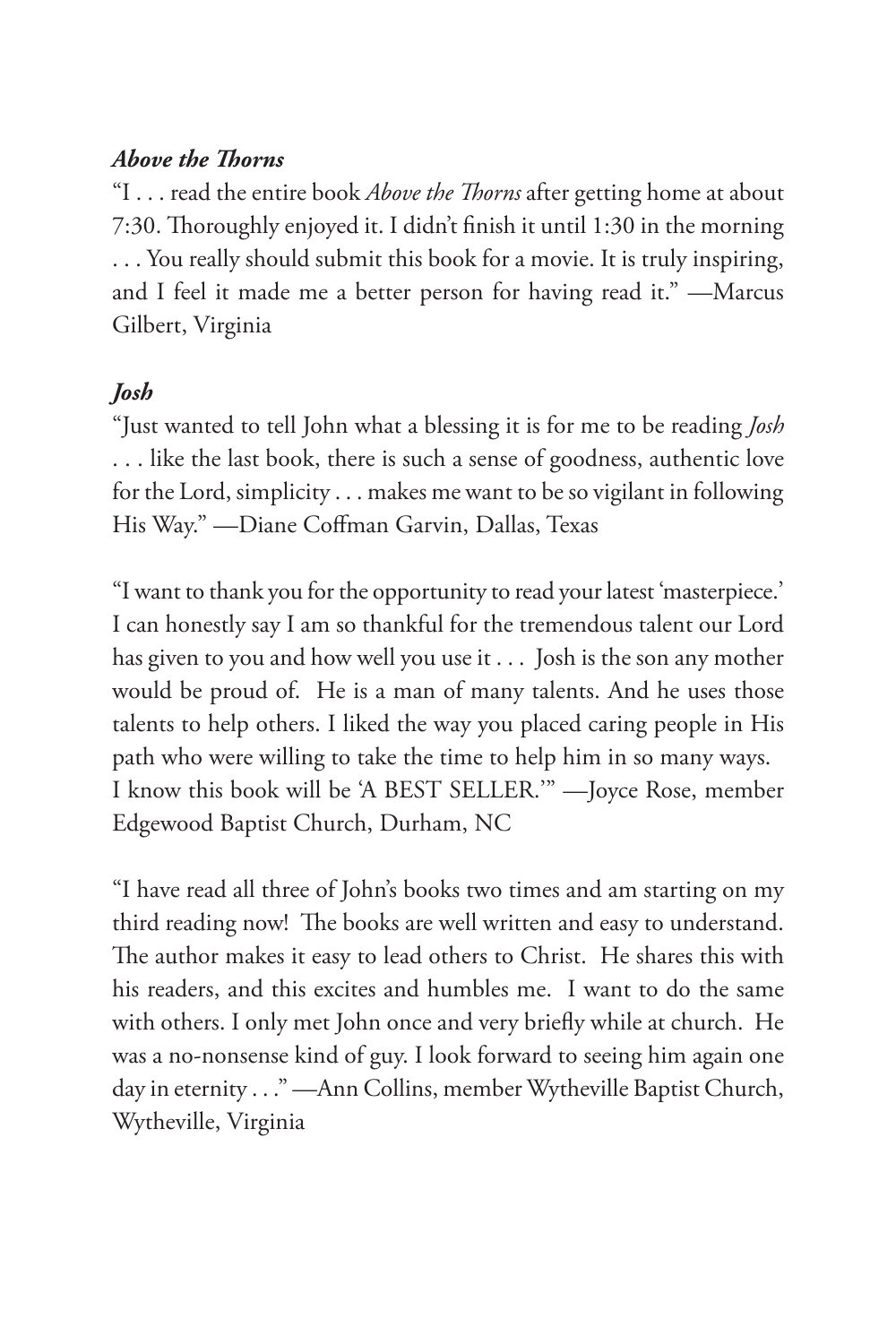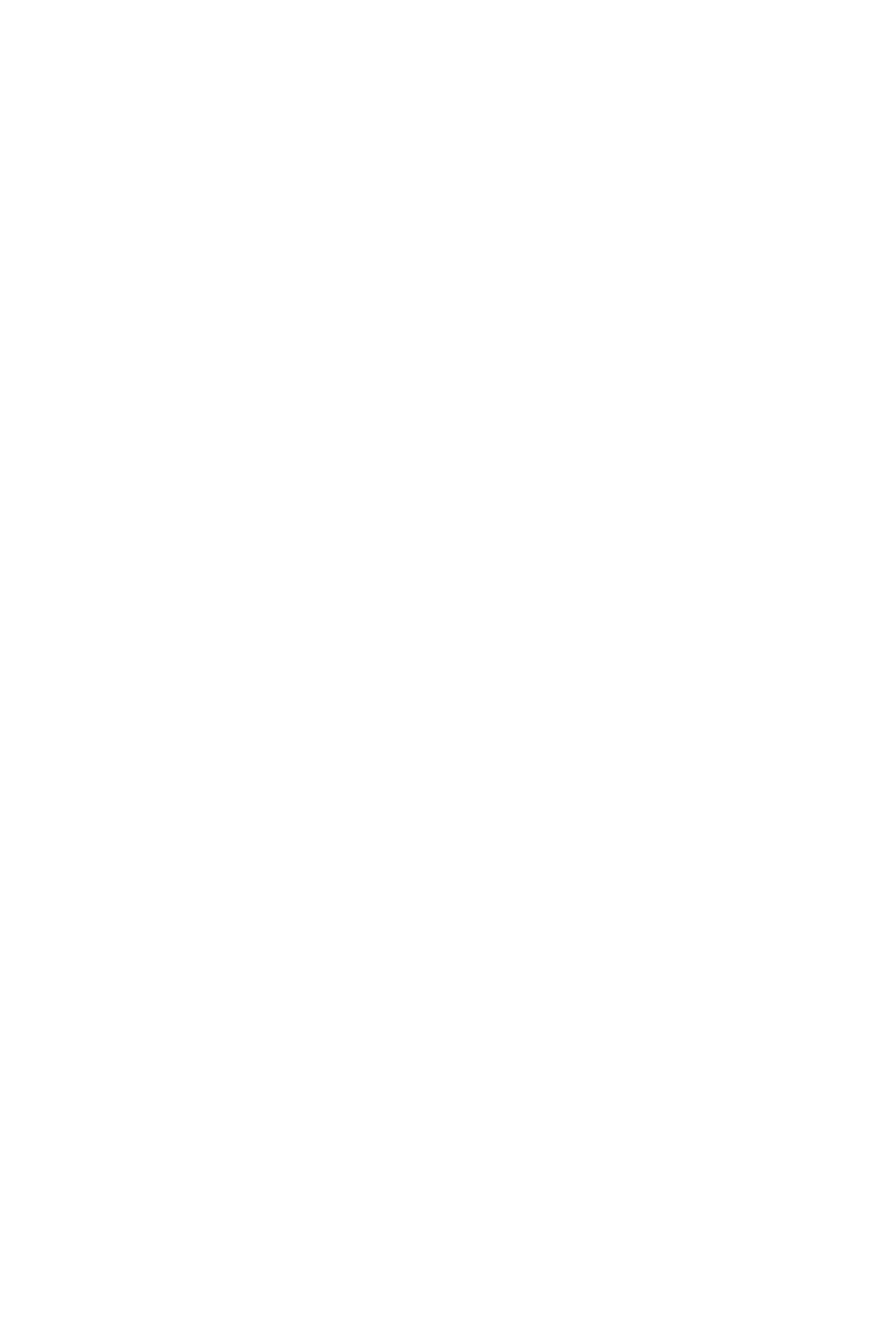

# John E. Collier

# REDEMPTION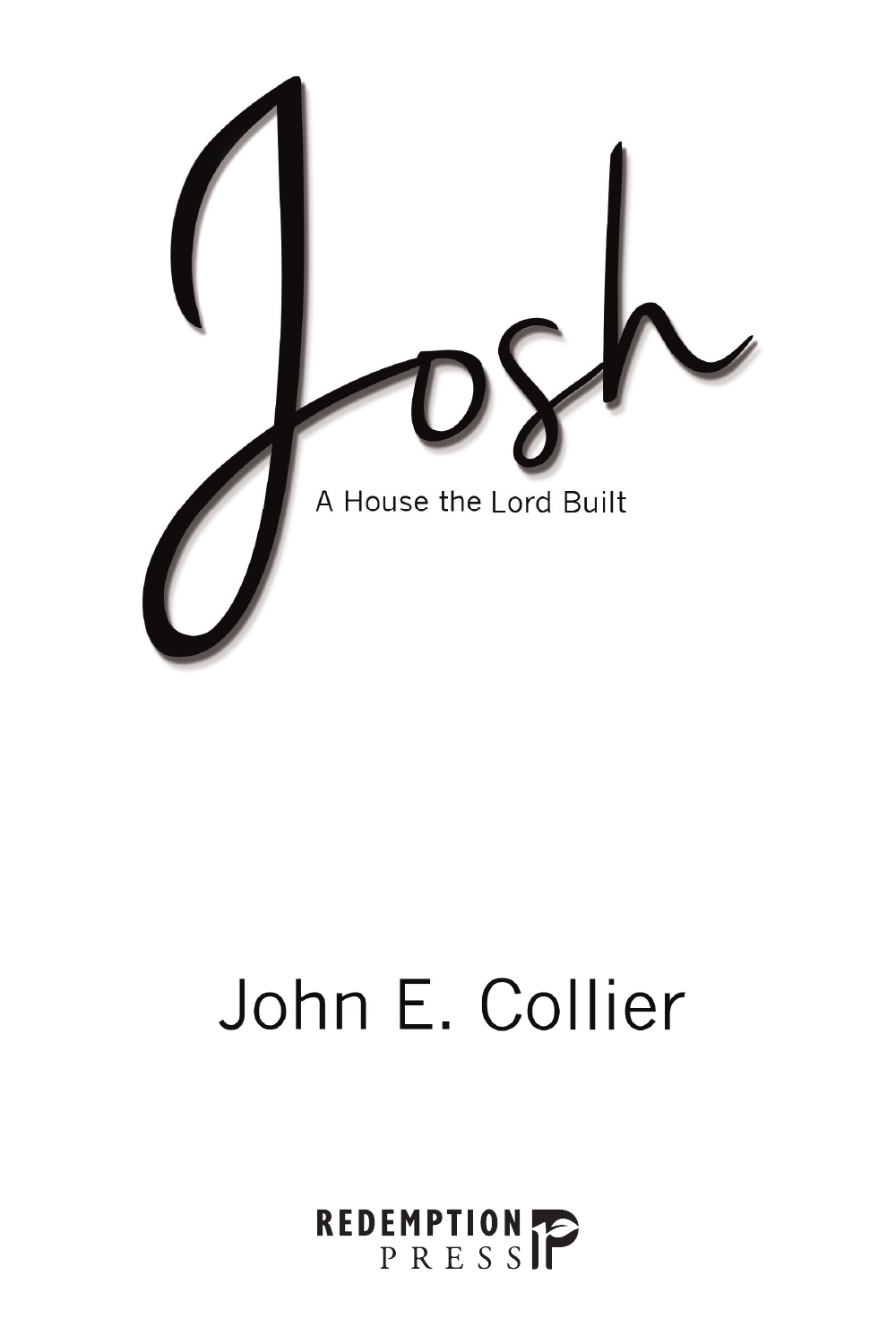© 2018 by John Collier. All rights reserved.

Published by Redemption Press, PO Box 427, Enumclaw, WA 98022

Toll Free (844) 2REDEEM (273-3336)

Redemption Press is honored to present this title in partnership with the author. The views expressed or implied in this work are those of the author. Redemption Press provides our imprint seal representing design excellence, creative content, and high quality production.

No part of this publication may be reproduced, stored in a retrieval system, or transmitted in any way by any means—electronic, mechanical, photocopy, recording, or otherwise—without the prior permission of the copyright holder, except as provided by USA copyright law.

All Scripture quotations, unless otherwise indicated, are taken from the Holy Bible, King James Version, © 1979, 1980, 1982 by Thomas Nelson, Inc., Publishers. Used by permission.

ISBN 13: 978-1-68314-153-2

Library of Congress Catalog Card Number: 2017932509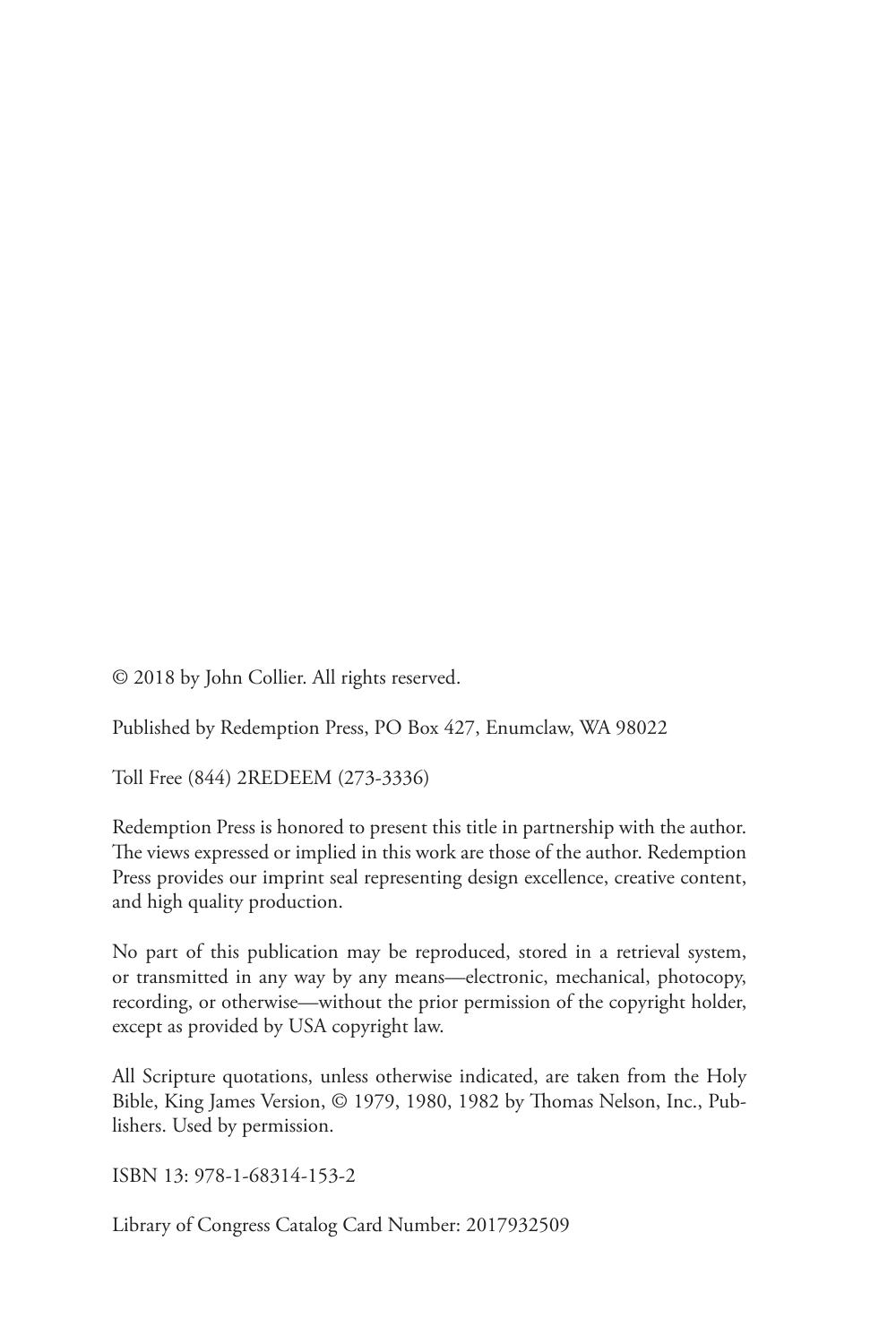## D E D I C AT I O N

#### **Mildred Ormand and John E. Collier, Sr.**

Ithough John wanted to dedicate this book to me, his wife, I<br>believe it can only be dedicated to my aunt, Mildred (Midge)<br>Ormond, a godly, loving person that everyone treasures, for the believe it can only be dedicated to my aunt, Mildred (Midge) Ormond, a godly, loving person that everyone treasures, for the innumerable ways she assisted and brought comfort to John, especially during his last difficult years; and to John himself and the miracle-filled life he led in loving service of his God and Savior.

Before his death in 2016, my husband John Collier lived a life marked by a great love of Jesus and telling others about Him. He served as a missionary and in ministry in many places and many formats.

As founder and director of C.A. Outreach Ministries, Inc. (CAOM, Inc.), John served his Lord for forty years in Belize, Central America. For over eight years John lived and worked in the jungles of Belize with the Maya Indians doing agricultural and medical work and building a twelve-room medical clinic which served seven villages. John brought over 400 teams to Belize to serve the Belizean people and built and ran the Embassy Mission House and Hotel at the Belize International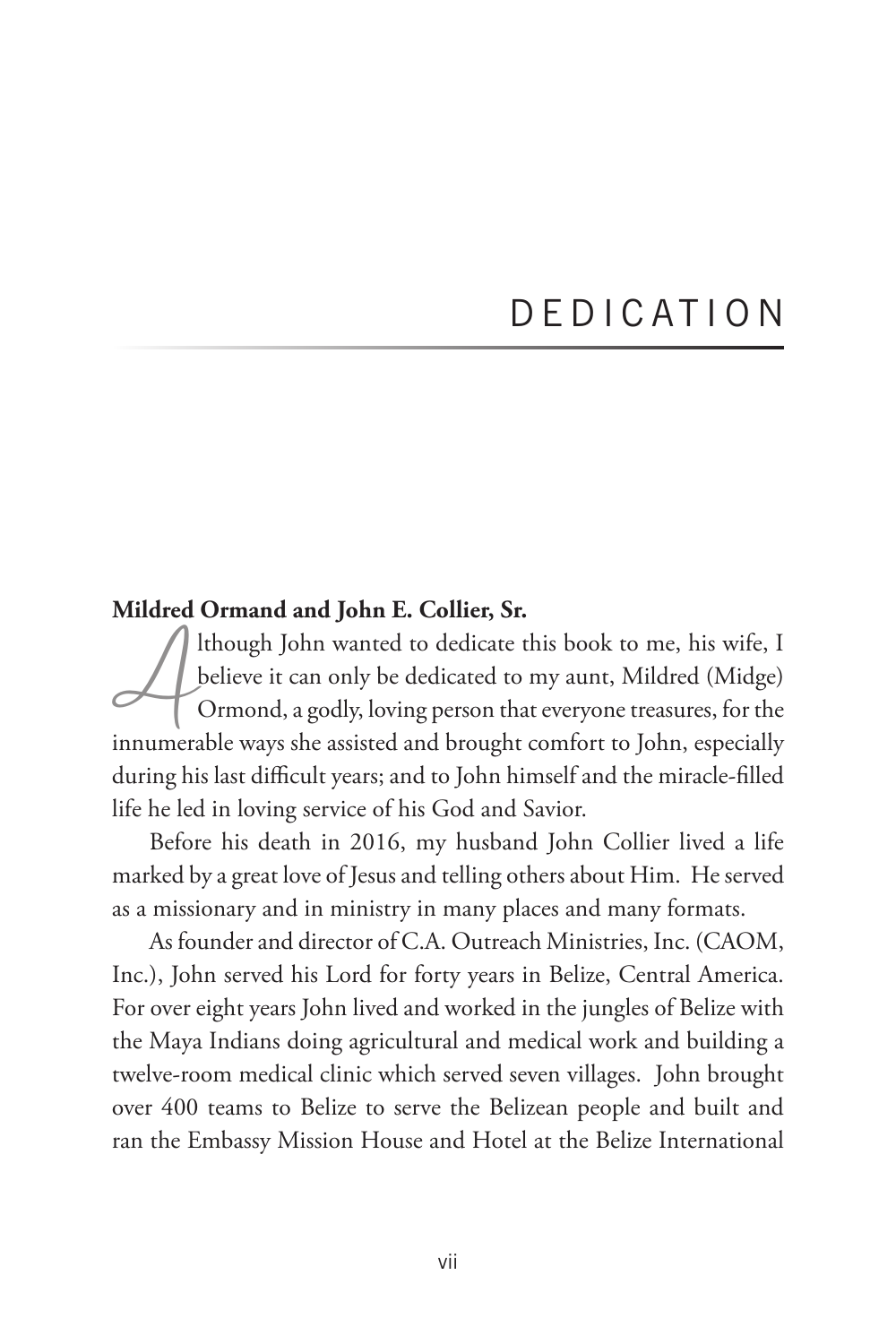Airport. He was nearing the completion of the Embassy River Lodge for pastor and discipleship training before he fell ill.

In Belize, John received the honorary title of Major in Her Majesty's Forces while doing counseling and debriefing of British soldiers in Belize. He planted eighteen churches, hosted two weekly programs on Belize Christian radio, taught discipleship seminar sessions, organized and taught men's discipleship classes as well as Christian financial planning seminars for churches and youth. John was a volunteer teacher for the Ladyville, Belize, police force and served as Chairman of the People's Coalition to help the Ladyville Police Department. He served in a Belizean governmental capacity as a member of the United Democratic Party Finance Committee.

John published two Christian books: *Two Minutes to Live* and *Above the Thorns.* The book in your hands, *Josh,* was particularly dear to his heart, and I hope you find it touches your heart, too. If it does, please "*pray* it forward," asking all who read his books to be led to a closer walk with the Lord Jesus, in whose very presence John is now rejoicing.

With gratitude to the Lord for honoring me with almost twenty-five years of marriage to this godly man,

Judy Collier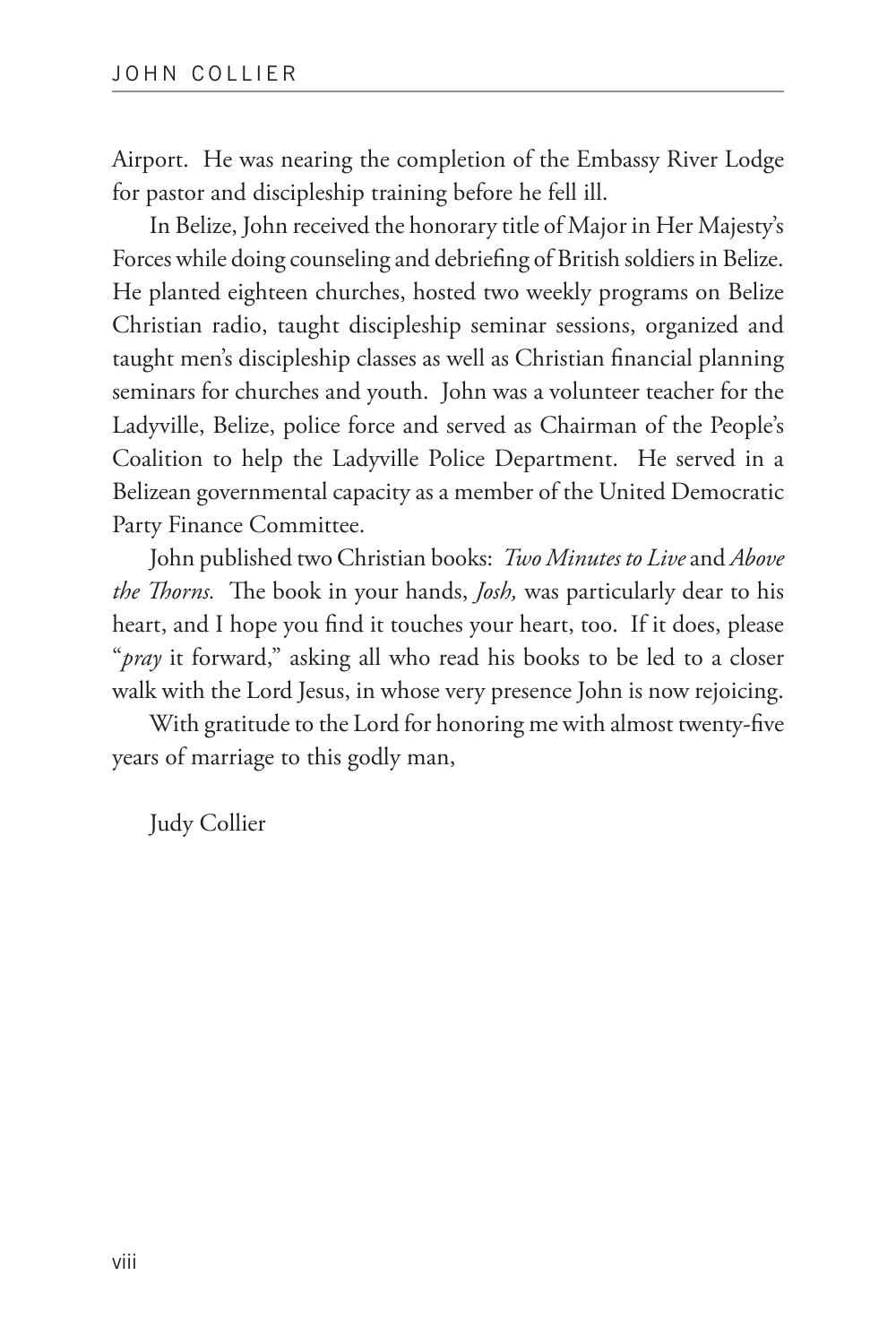## GRATITUDE

 $\frac{1}{2}$ hank you to Pearl L. Elmer, a retired English professor and the recipient of many awards, for her initial editorial pass through the manuscript. Ms. Elmer taught English at Durham Technical Community College in NC and English, Women's and Children's ministry classes at Davis College in NY and lives by the motto: "Praise God for everything." As a widow, she desires to encourage others to grow from grief to gain hope in God's special promises through her booklet, "A Widow's Path of Promise." She enjoys her three adult children, eleven grandchildren, and gardening.

I am so thankful for Kathy Smith, my (Judy Collier) cousin, for her unfailing and sacrificial help in whatever need we have had. Kathy taught in public schools for 35 years and also wrote curriculum for Neolithix, Inc., serving on curriculum committees for Math and Computer Literacy courses. Initiated as an Alpha Delta Kappa Honorary Sorority for Women Educators sister in 1987, Kathy served in many offices such as committee chair for the State Website Committee for over 16 years and was selected as *Texas AΔK of Distinction 2014-2016*. She has been married to Roy Smith 41 years, and they have two sons, each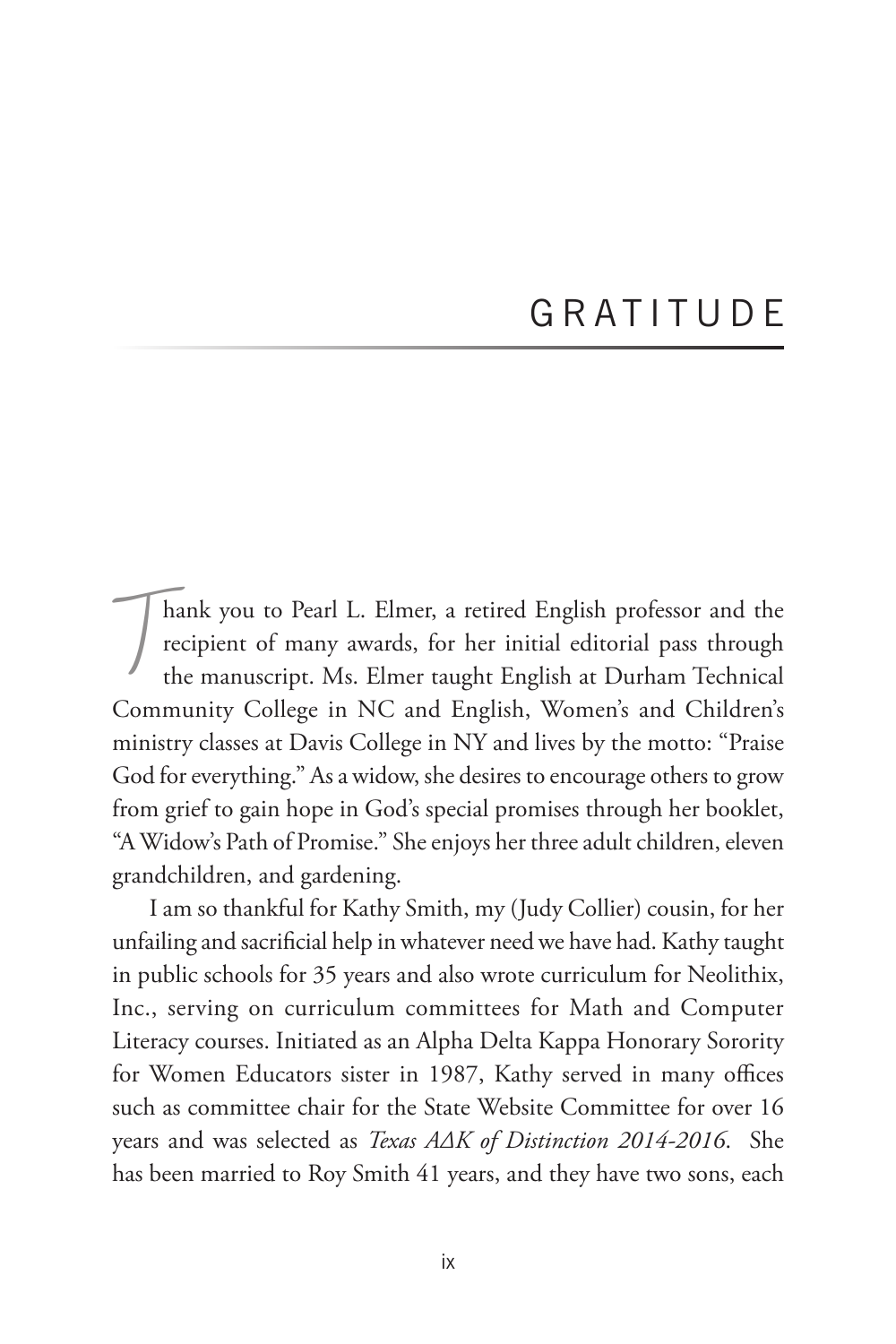with a daughter. They are long time members of St. Barnabas UMC in Arlington, Texas, and very involved in the church life. Kathy has published the newsletter for the church for many years.

Mildred Ormand, Judy Collier's aunt, is also known as Midge, and has been a godsend and blessing in every way. This book is dedicated to her. Midge has had several jobs in the publication industry, both in college and in Crockett, Texas, as the line-a-typist for the *Houston County Courier*. She is a gifted proofreader and has shared her expertise in many ways. She and her late husband, Alfred, have four children, seven grandchildren, and 14 great-grandchildren. She has been very involved in the United Methodist Church over the years in all the communities they have lived, and is a member of St. Barnabas UMC currently. She has a beautiful voice which allowed her to be the vocal singer for a small local band during her early years and she often sang in her church's choir. She is greatly admired for her loving, giving and caring spirit.

A deep appreciation goes out to Diane Coffman Garvin, a high school classmate of Judy Collier's and a former film and restaurant columnist from Dallas, Texas, for her expert insight, and godly encouragement and advice.

I owe gratitude to Linda Laetz, my dear friend, for editing several drafts of *Josh*, going the first mile and even the second! Thanks, too, to Mary Ann Westphal, who typed and edited the first rough draft, even while her arm was in a sling, and to Janet Butler for her in-depth critique.

Finally, thank you to Sandra Byrd, who came along at the last stage of the editing process to refine and add the final touches. She expertly made the needed changes in a very caring manner, making it into a book that I know will make John smile in his new heavenly home.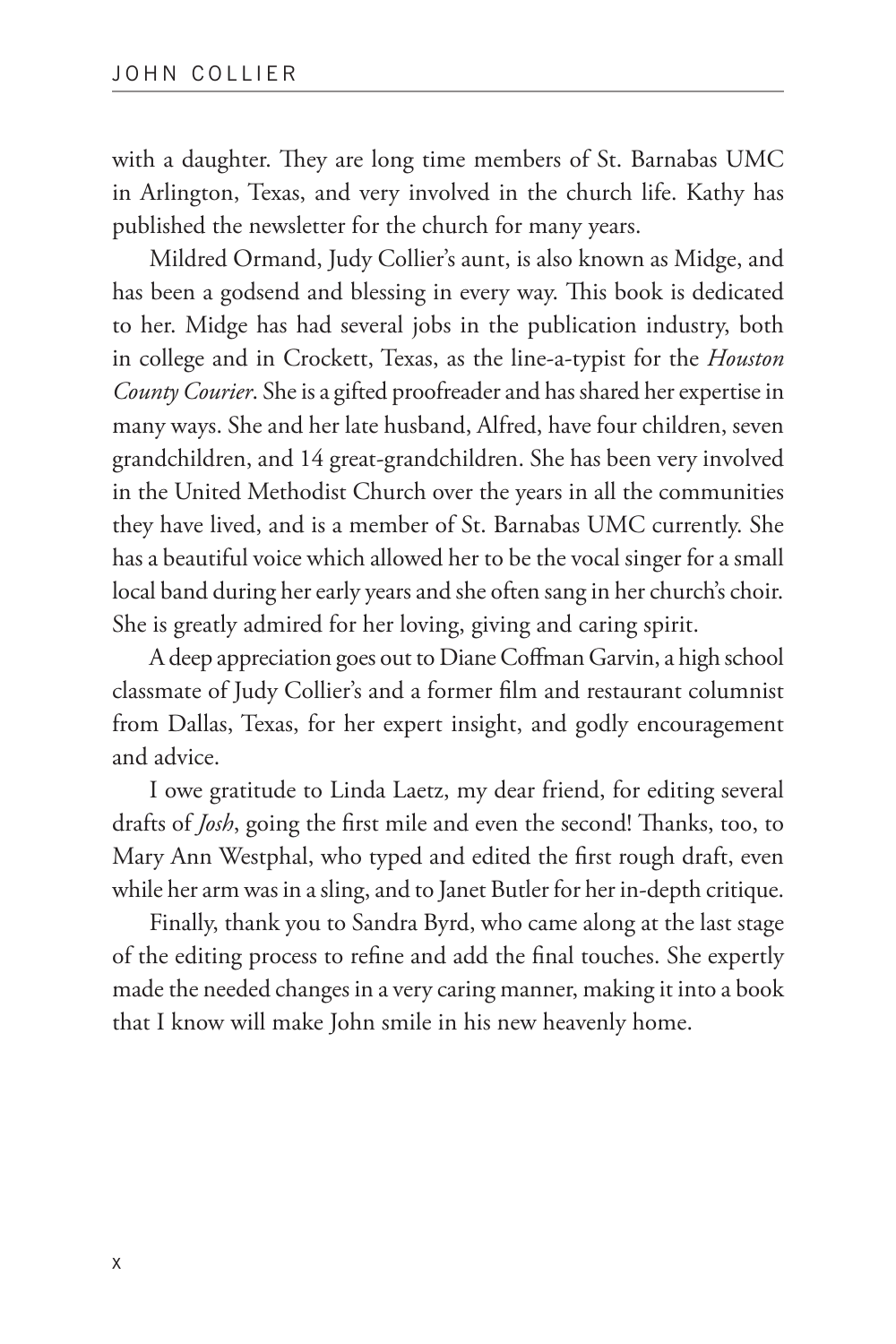#### **P R F F A C F**

#### **By Judy Collier**

 $\frac{1}{2}$ his book came very close to not being finished. John had written a great deal of *Josh* when he developed severe neck pain followed by a hemorrhagic blood stroke on the right side of his brain. With blood flowing from his mouth, I rushed him to the hospital in Belize City. Though they could stop the bleeding, John became extremely ill with a septic urinary infection and pneumonia.

 By the next day, I knew he had to be flown to the US if he was to have any chance of survival. After a day of arrangements, a wonderful air-ambulance service Air Medical from San Antonio, Texas, flew him to Zale Lipshy University Hospital of the University of Texas Southwestern Medical Center in Dallas, Texas. There he almost died from the septic infection, but the grace of God using an awesome medical team, pulled him through. He didn't know who anyone was—not even himself—and couldn't talk; in fact, the medical team couldn't even promise that he would ever speak again. And me? I was just glad he was alive.

Sometimes we doubt and question what we think God has shown us, especially when the circumstances all around seem to be saying it's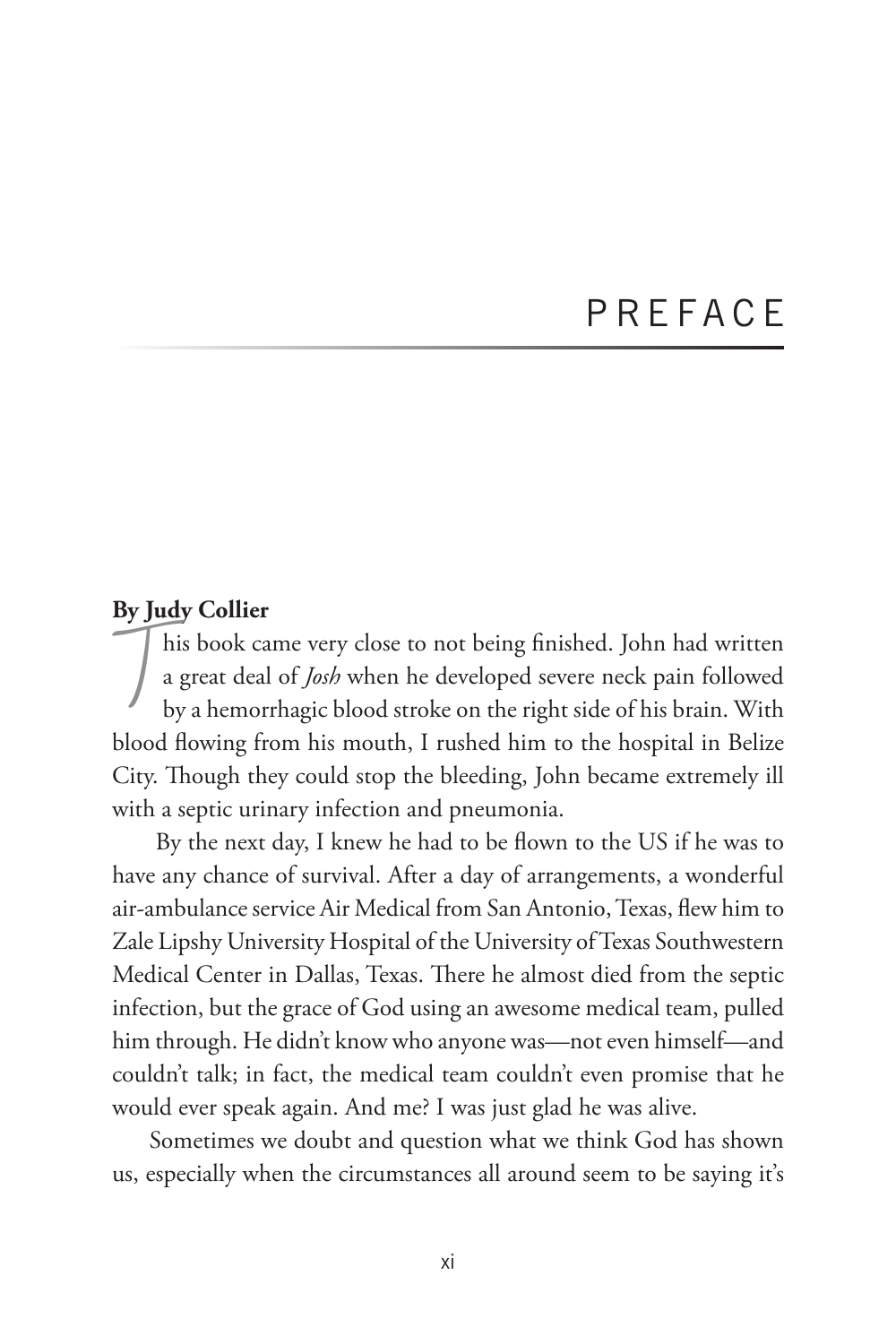not possible. On July 1, 2010, when John was under anesthesia for a fourteen-hour heart surgery, he experienced the only vision of his life up to that point. A robed figure whom John knew was from God appeared to him, and John said, "I want to go home . . ." For most of his 76 years, John knew and loved the Lord Jesus Christ as his personal Savior and knew he would be with his Best Friend if he went home. He had experienced so much pain that he was weary and ready. But the "man" from God said, "No, I have something else for you to do."

John said, "Yes, sir," then the robed figure was gone. So, after awakening from a six-day induced coma with his chest cavity open except for a sponge bandage, during the next year and a half of recovery, John sought to serve God in the "something else," not knowing exactly what that entailed. After much prayer, both John and I believed part of the "something else" was (1) to restructure our ministry of C. A. Outreach Ministries Inc. to focus on discipleship classes in Belize; (2) to make sure the ministry continued, locating staff to replace us in our older age; (3) to finish this book as well as the book, *God Kept Him Alive*, the recounting of God's grace in John's life since the time of his first book, *Two Minutes to Live*.

It seemed much headway was quickly being made in each of the three areas when, suddenly, my wonderful, loving and talented husband was once again lying at death's door . . . with the "something else" left partially unfinished, and not even knowing if he would ever be able to speak or write again. But, as he slowly learned to speak and walk and write and tell time again, hope was reignited. John joyfully shared Jesus through it all. After three weeks of miraculous recovery, he was released to outpatient rehabilitation, but his personality was rather sedated, and he was still having difficulty putting his thoughts into words. Then, exactly one week later as I drove him to his first rehab session, he had another stroke, this time from a blood clot on the left side of his brain. He couldn't even see anyone and was ambulanced to the emergency room.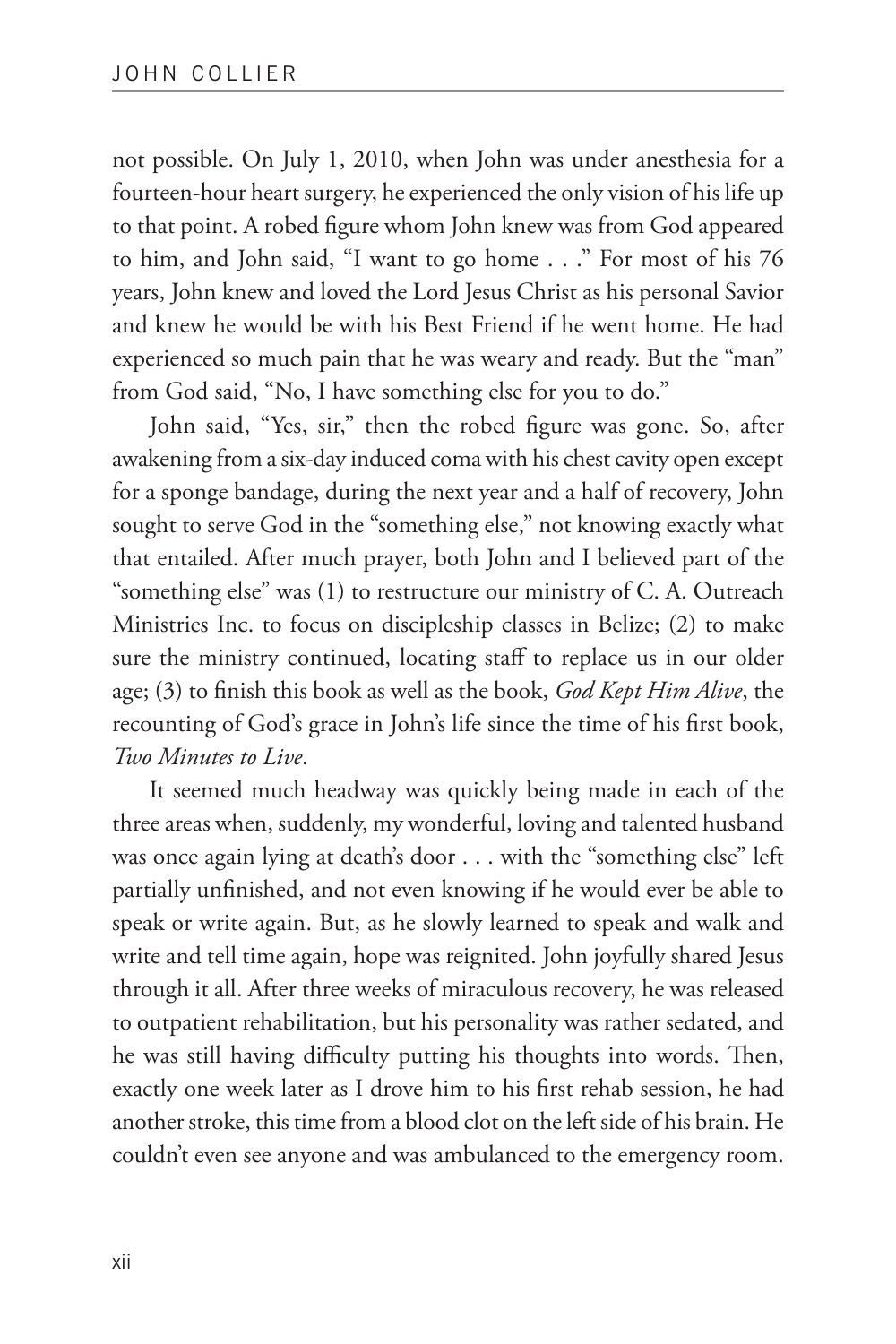The staff strongly suggested I move my car to St. Paul's emergency room instead of riding with him in the ambulance, so I drove praying and trying to stay focused on God's grace in John's life, and how none of this made sense according to what we believed God had shown us. Successful to a point, my stomach still gripped in fear spasms . . . I had no idea what I would find when I got there . . . would he even be alive? As I rounded the hall in the emergency room, I heard a familiar voice and laughter; hope rose quickly. Walking up to his unit, I found my husband sitting up on the hospital bed with his long legs draped over the side, just laughing and cutting up as he always did before all this began about two months earlier. I was shocked and stood in awe outside the opened curtain to his room. Seeing me standing there speechless with wide eyes, a physician became concerned and quickly came up to me, "Are you Mrs. Collier? Are you okay? Do you think something is wrong with your husband? Is he worse than he was when they left Zale Lipshy with him?"

"Oh, no!" I suddenly exclaimed. "I've got my husband back! He's acting like his old self again! How could he possibly have had another stroke which actually healed the first one?" The doctor said he didn't know. The only thing he could think of was that a small blood clot might have been restricting a vessel in the brain, and when the clot broke loose it caused the stroke, but it also cleared the blood vessel to supply more blood to the brain. As far as I'm concerned, only God could use a cranial blood clot stroke to help clear up the damage from a hemorrhagic brain stroke!

John began to write again. Even after a grand mal seizure, three operations, and shingles John continued to write and share Jesus with every person who came into the hospital room.

A year following his surgery, Dr. Gallegos, John's heart surgeon who is now on our board, called John in Belize and said he was working at a different hospital. He said he called to let John know that it was touch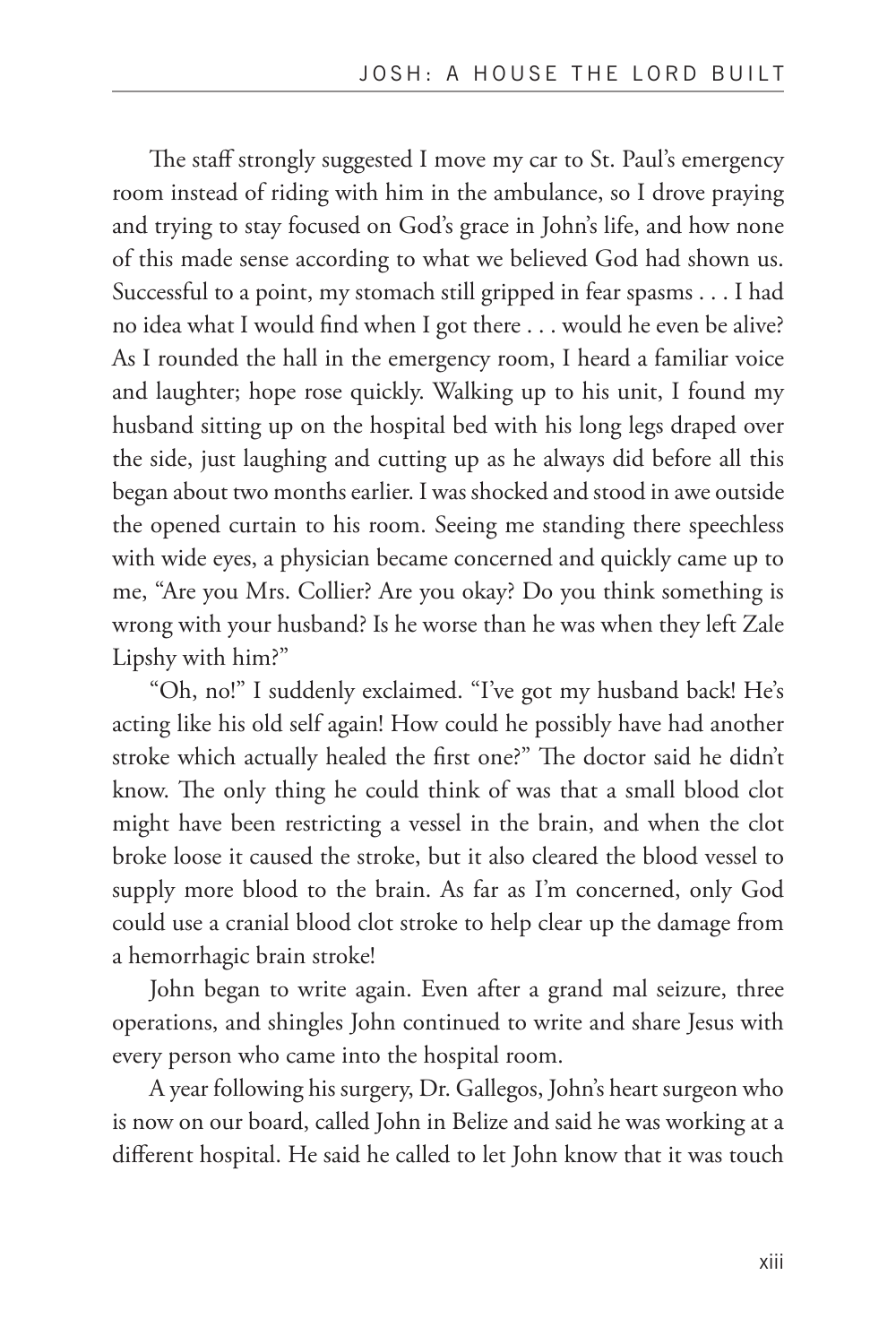and go in the operating room . . . that John almost died several times. But he continued, "Somebody else was there beside me. I couldn't see him, but I knew he was there—he was guiding my hands."

So, this book is a miracle, and I'm sure you can imagine what deep, abiding joy and peace I'm experiencing as I'm writing this, knowing this—his third book—is completed. To me, it is one more testimony to a very great and faithful God Who always keeps His promises, no matter what our circumstances try to tell us. I pray that, after reading this book, each reader is encouraged to never give up and to always reach for the Lord, even if it's "on your tiptoes."

With deep gratitude to a faithful, loving God, Judy Collier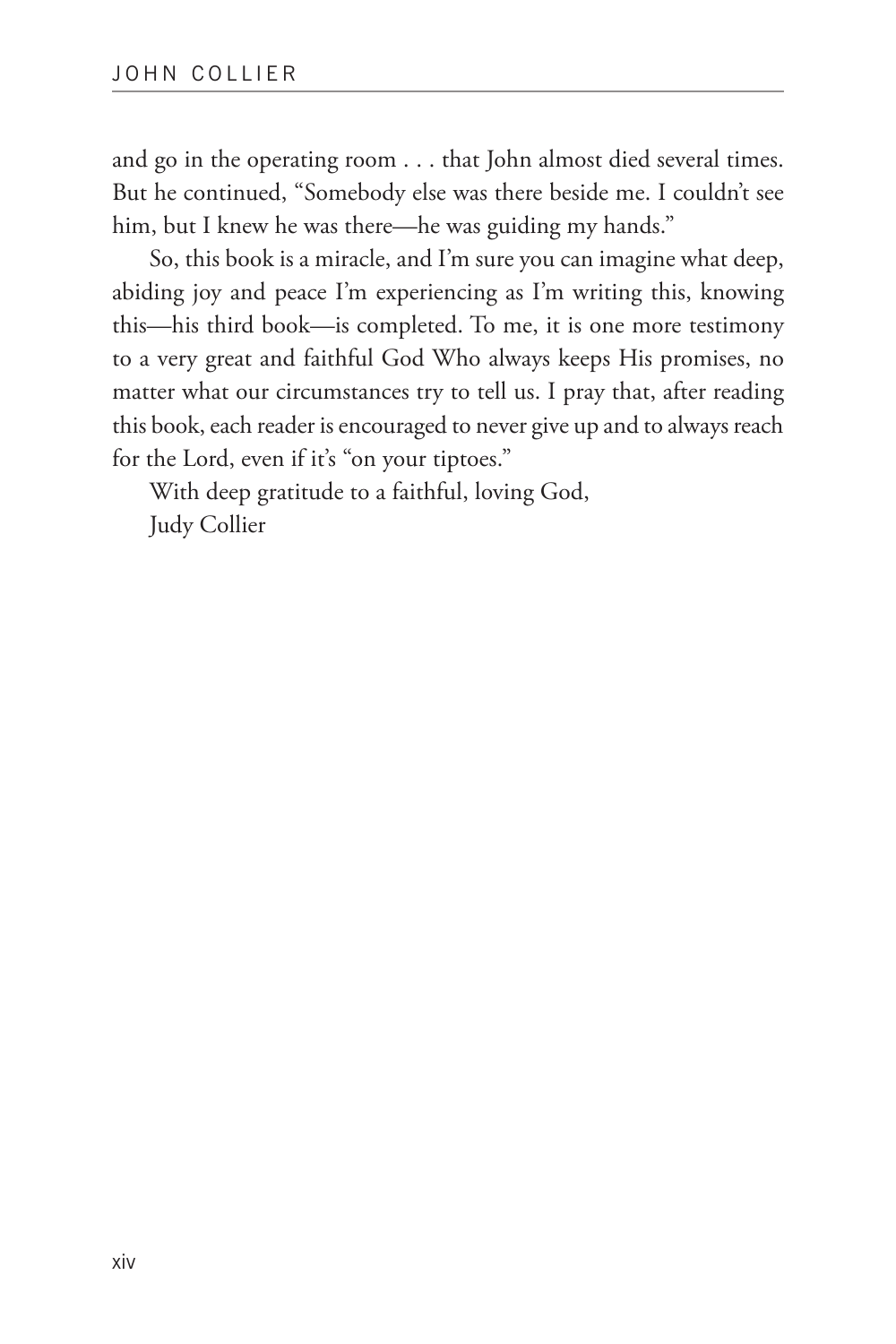## P R O L O G U E

 $\int$ t was a clear, but chilly, January day, the kind of day that made a person quicken her step, exhale fog into the air, and feel glad to be alive—but warmly dressed! Mary Hendrix and her daughter, Beth, headed toward the entrance to the local mall to pick up some post-Christmas sale dresses. As they neared the entrance to the mall near their home, Beth noted two uniformed and armed guards emerge from a dark-gray armored truck. The bustling crowd parted like the Red Sea as the guards began to push a two-wheeled cart toward that same mall entrance. Beth turned toward her mother. "That cart is so large! I guess they'll be transporting a lot of money from the mall today." Her mom nodded, and they made their way inside and stopped at the first shop on the left.

Before Christmas, at this very shop, Beth had spied some dresses with which she had fallen in love. She'd hoped they'd go on sale after the holiday—and they had—they were now fifty percent off! She searched the racks and found the one she was looking for, a beautiful, pale-blue silk. "I have to buy this, Mother. I can wear it to church."

Her mother smiled at her daughter, newly twenty-one. "Is that all you have in mind?"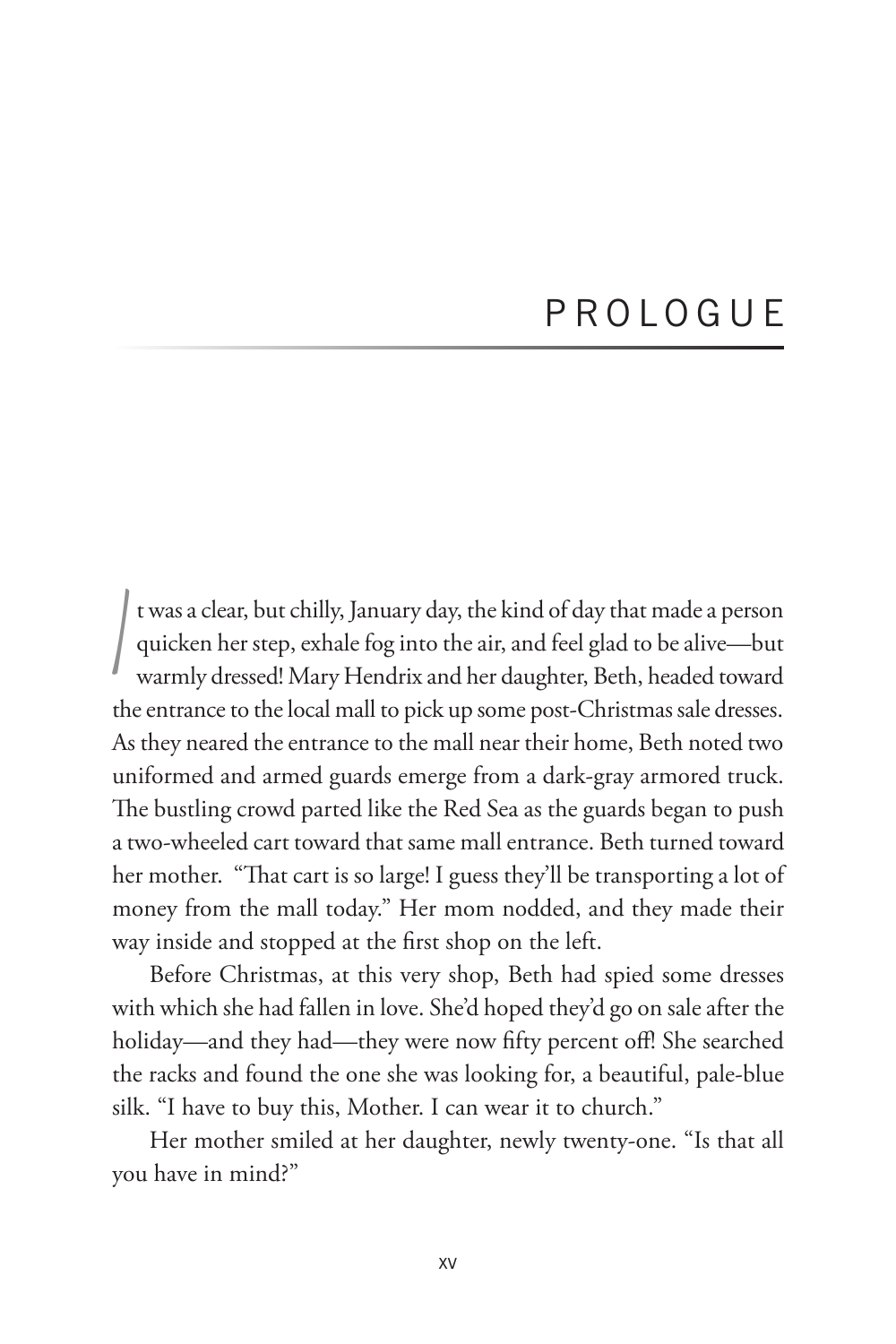Beth smiled back. "I do love this dress and . . . I want Josh to see me in it. I'd like to give him a picture of me wearing it."

Her mother nodded knowingly. "I think you'll be beautiful in that dress, honey."

Beth tried it on, and as she twirled in it for her mother, it seemed it had been made just for her. It fit perfectly. Beth paid, proudly, with her new credit card and, elated, put the receipt in the shopping bag with her new dress. "Thank you so much for taking me shopping, Mom!"

As they had found what they'd come for and because they didn't care to be caught up in the crowded rush of post-Christmas returns, they decided they would leave the mall.

As they walked out through the same door they'd used to enter, the two security guards passed by, their cart now filled with sacks of cash. As Beth turned toward her mother, her smile froze and the words she was about to speak halted. Out of the corner of her eye, she saw three men, guns drawn, racing toward the cart. Mrs. Hendrix let out a frightened scream as the gunmen grabbed the guards and insisted that the guards hand over both weapons and money. Suddenly, other passersby saw what was going on, too, and began to race from the scene.

Beth watched as the first guard to see the robbers drew his gun and tried to shoot one of the robbers, but missed. A second thief turned and shot that guard once, and then he fired again. Beth watched in disbelief as the bullet came toward her; she did not have time to scream before she crumpled to the ground. Although she was quickly losing consciousness, she could hear her mother screaming her name and turned her head just in time to see one of the robbers hit her mother in the head. Beth closed her eyes.

It all felt so quiet, and dreamlike, really. The day was no longer cold. The voices, though seemingly distant, were still present. She could hear her mother saying, "Beth . . . Beth."

Beth could not answer her.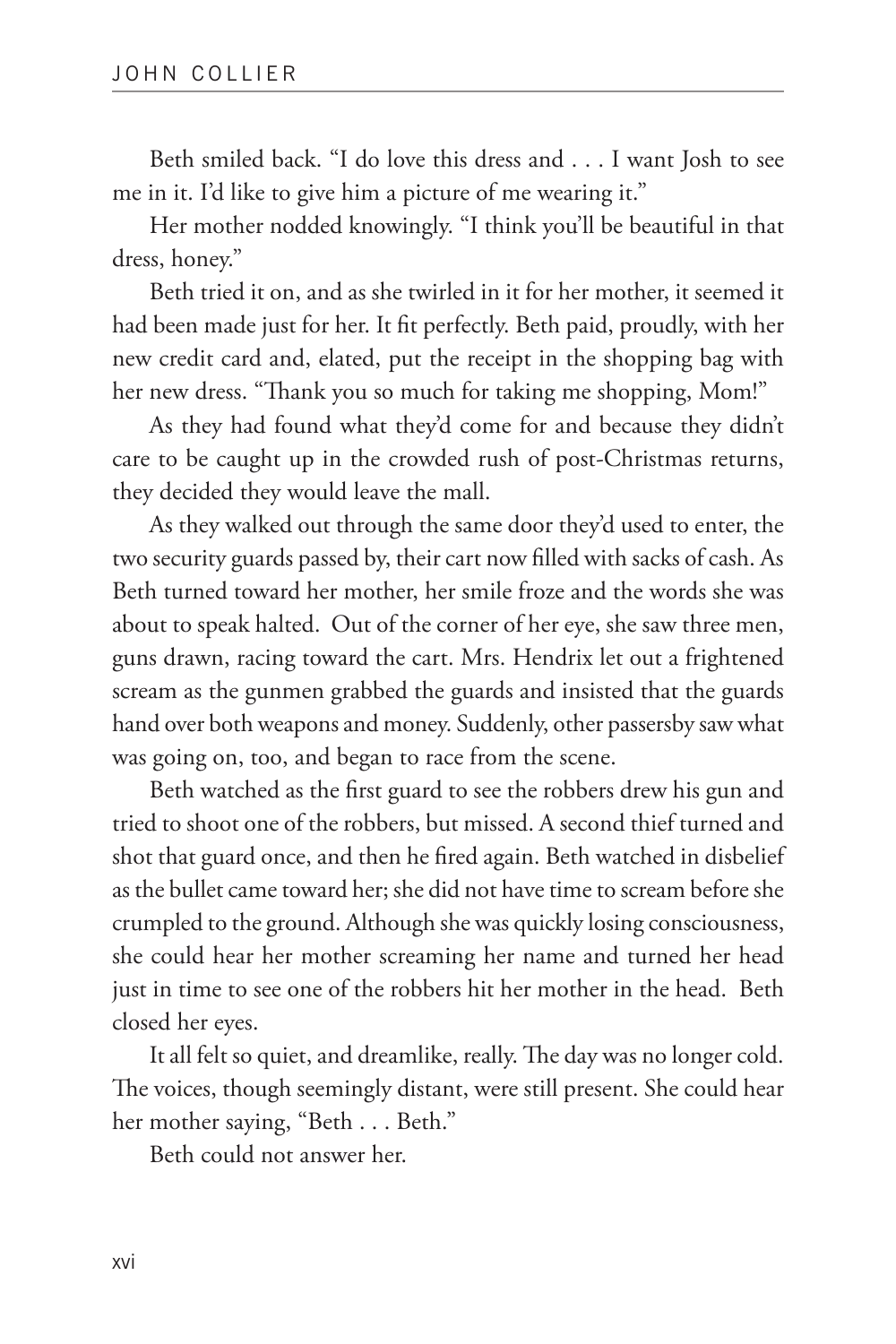As the last echo of gunshots faded, she heard a young voice say, "Daddy? What is happening? Why is that pretty lady lying on the ground, Daddy? There is blood coming from her head. It's making her brown hair red."

*My hair is brown,* Beth thought. *Is that me he is speaking of?*

The voices grew more distant but Beth knew they were calling for help. Now Beth started to feel searing pain in her head. As she fluttered toward unconsciousness, she had strength only to pray aloud in a whisper. "Oh no, not now, Lord . . . Not when . . . Oh, Josh . . . Josh . . ."

Somehow, her desperate whispered cries mysteriously floated through the mind of a young man who sat at his desk diligently working. The cries alarmed him, and instinctively, he knew he needed to call Beth. "I have to get this plan finished first," he reasoned aloud. Josh worked very hard—not only due to his fine work ethic, but because the harder Josh worked the less his childhood memories haunted him.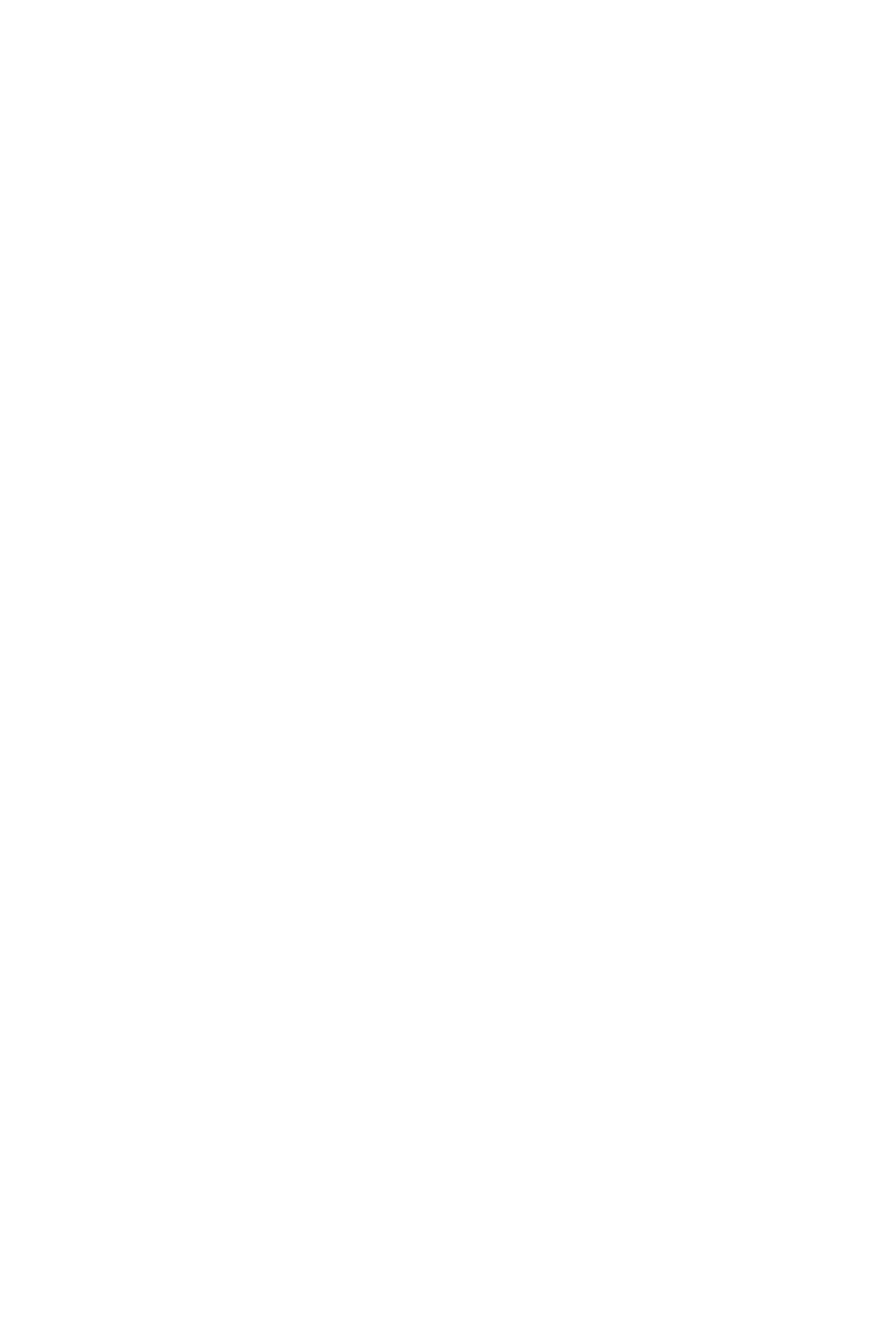## CHAPTER ONE

osh Woods was a scared and angry little boy, and no wonder,<br>when one considered his so-called father, a man who was the<br>opposite of the godly influence so badly needed in the Woods when one considered his so-called father, a man who was the opposite of the godly influence so badly needed in the Woods home. Josh's fear and anger sometimes turned to bitterness toward the man he had to call father—the man who got drunk and beat him and his mother, Maley Woods. Josh's home in Johnson City, Tennessee, was filled with broken whiskey bottles and yelling, hardly an ideal environment for a child. And yet . . . the child still craved love from his unwilling father.

Everything changed on Josh's ninth birthday. To make this a special day for her son, despite the family turmoil, Maley had made Josh a birthday cake. When Josh came into the living area and saw his cake proudly displayed on their dining table, a huge grin crossed his face. He ran and hugged his mother. "Wow! Gee thanks, Mom! This is the best birthday ever!"

Then his father, Russ Woods, staggered in the front door, drunk again. When Russ saw the cake, he raced past the boy and slapped his wife on the face, knocking her down.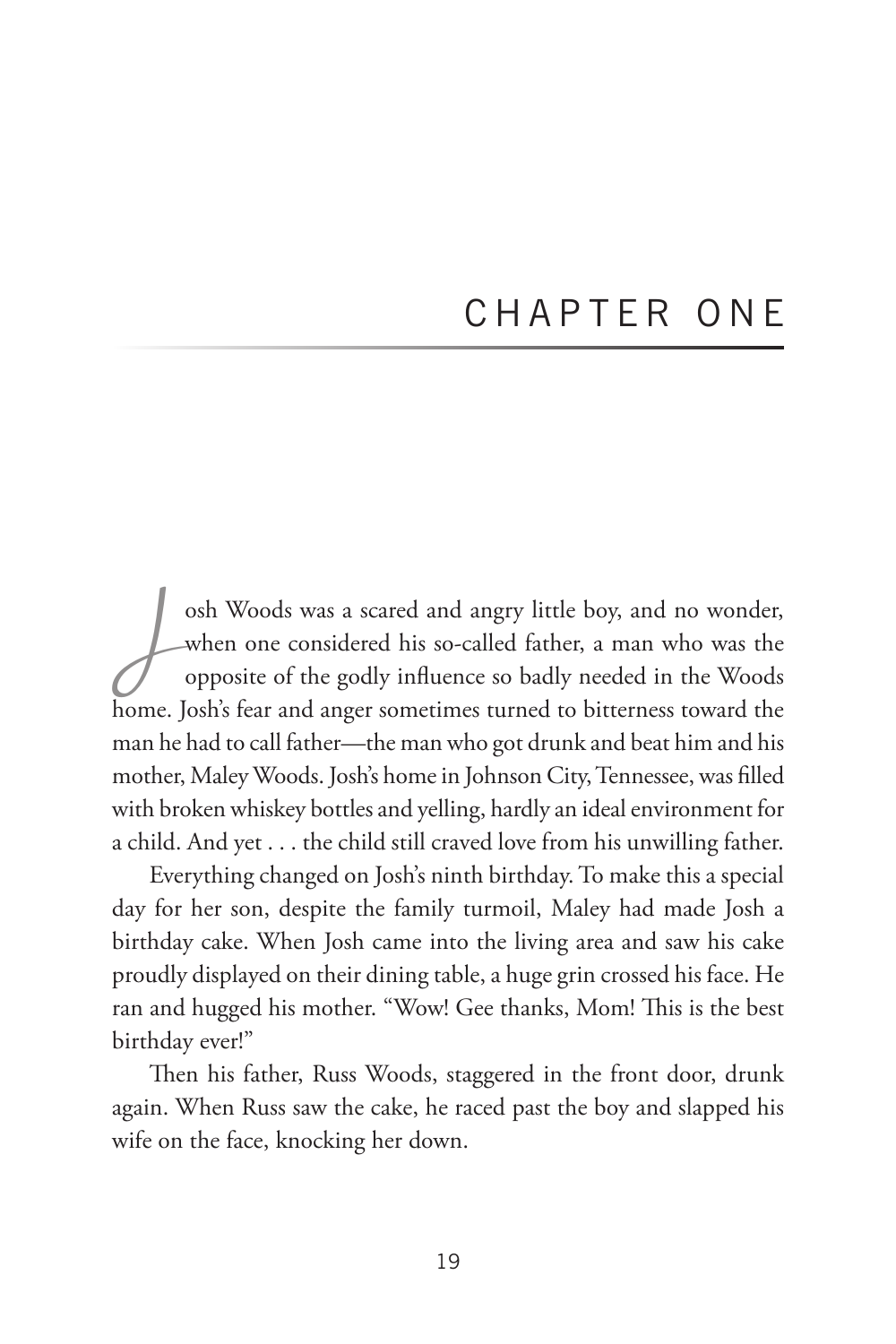"Stop it!" Josh shouted as he raced to place himself, protectively, in front of his mother.

"You see here, boy!" Mr. Woods turned on Josh and threw a fist, connecting with the boy, who then hit the floor, hard. Josh pushed himself up as his father made his way back to Maley. "You ain't never made *me* a cake!" he drunkenly slurred to his wife as he became even more enraged. The man turned to curse his son, on his birthday, once more before he walked out of the house, leaving his family to fend for themselves.

Though the home was more peaceful with his father gone, Josh's anger toward his father increased—abandonment had been added to his father's list of wrongdoings. Because of their newly difficult straits, Josh, the only child, now lived with his mother in a very small apartment; he slept in the living room on the couch. They had no TV, just a radio a friend had left them when he'd moved. Money was hard to come by, so his mother worked at a restaurant and cooked, waited on tables, and sometimes collected money. The hours were long but Maley was used to hard work. She had only a ninth-grade education so it was a position in which she felt comfortable.

From an early age, Josh loved to draw. With a pencil, paper, and ruler in hand, he felt like he was in a different world, one in which he could escape both the drunken tirades of his father and his anger at God for allowing those tirades. Whenever Josh found a magazine that had been thrown away, he retrieved it from the garbage. Once, he found one that contained the floor plans for a house. Intrigued, Josh began redrawing the plans, changing them, because he thought they wasted too much space. Inspired, his next project was to draw a subdivision with houses next to each other; next he added a small shopping mall with apartments on top of each store. Josh poured himself into his drawings, driving himself toward a future, working with a vengeance accumulated from years of anger and even hatred. Sometimes he would cry out, "No! I'm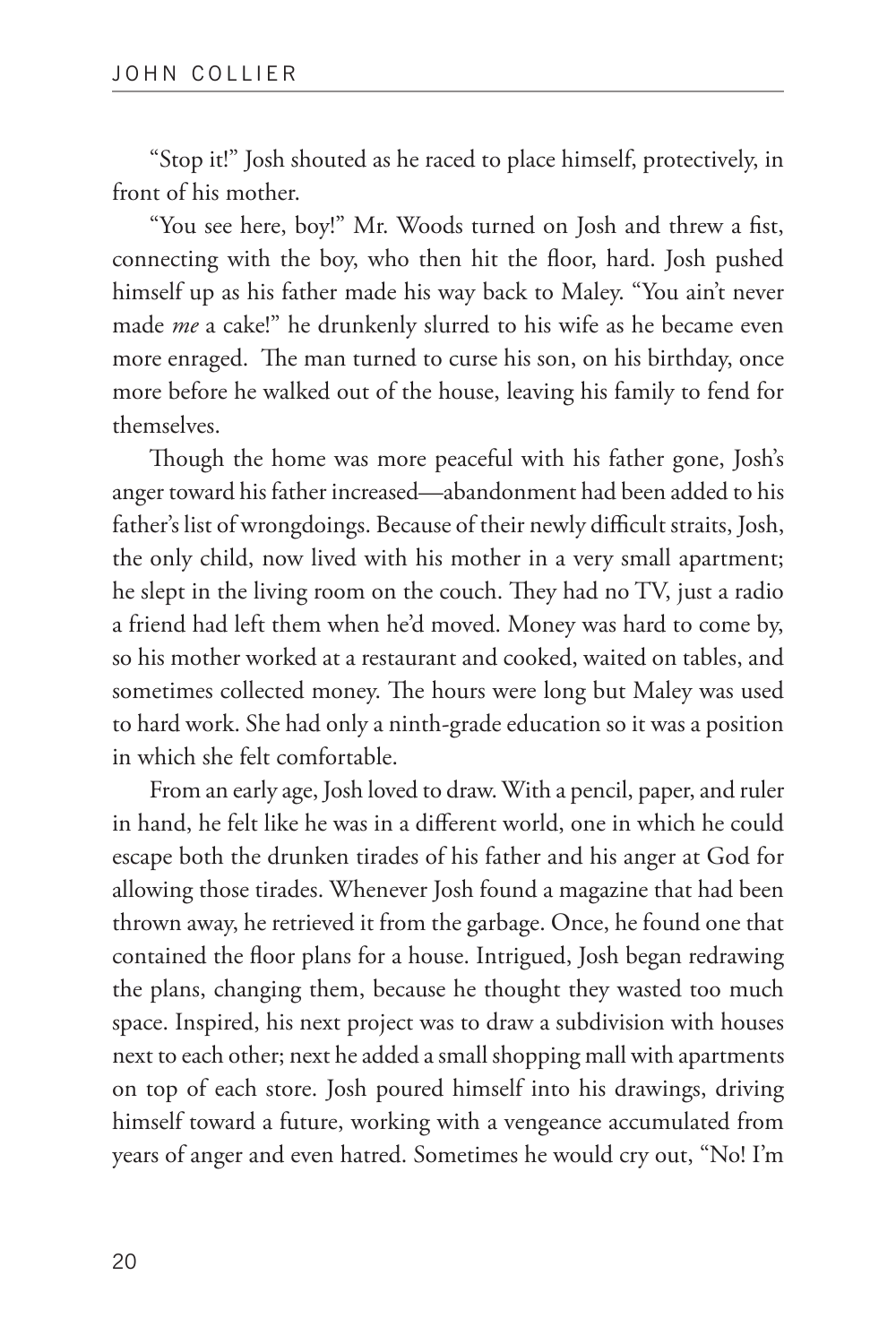not going to be like my father! I'll make something of myself. I'll take care of *my* family!"

And yet, each time he indulged himself in an outburst, he became fearful that those loud, strong words meant he was destined to become just like his loud, angry father.

As he grew older, Josh began visiting the library, a place where he could withdraw from the memories that plagued him. There, he found a wealth of information about drafting and architecture, books that helped him on his drawings at home. One day he came across a book on building bridges; it took his fascination with building to a new height. He checked the book out and raced home to read it. While browsing the various bridges, his mother's words echoed in his head.

*Jesus is the only bridge to eternal life*.

Josh thought, *That's an odd thought to come to my mind.* 

Week by week, Josh constructed bridges with toothpicks; he had to do it in sections since he always had to stop for homework, to help around the house, or for his outside activities. His time while working on other tasks was not wasted, though. He would wonder how soldiers built bridges during wartime, which led to more studies and . . . more toothpicks. Thankfully, Josh's new hobby only cost him a box of toothpicks and some glue—things he could afford. And it was a good thing they didn't cost much because when Josh couldn't get the toothpicks right, he'd just get mad and destroy everything he'd completed with a sweeping blow from his fist.

It scared him. But it didn't stop him—perhaps he couldn't stop. He did not know.

As time went by, Josh's anger, fear, and bitterness toward his dad continued to build. He still wanted a father, of course, but not *that* kind. When he thought of his father, fear struck him. His response, then, was to strike out, himself.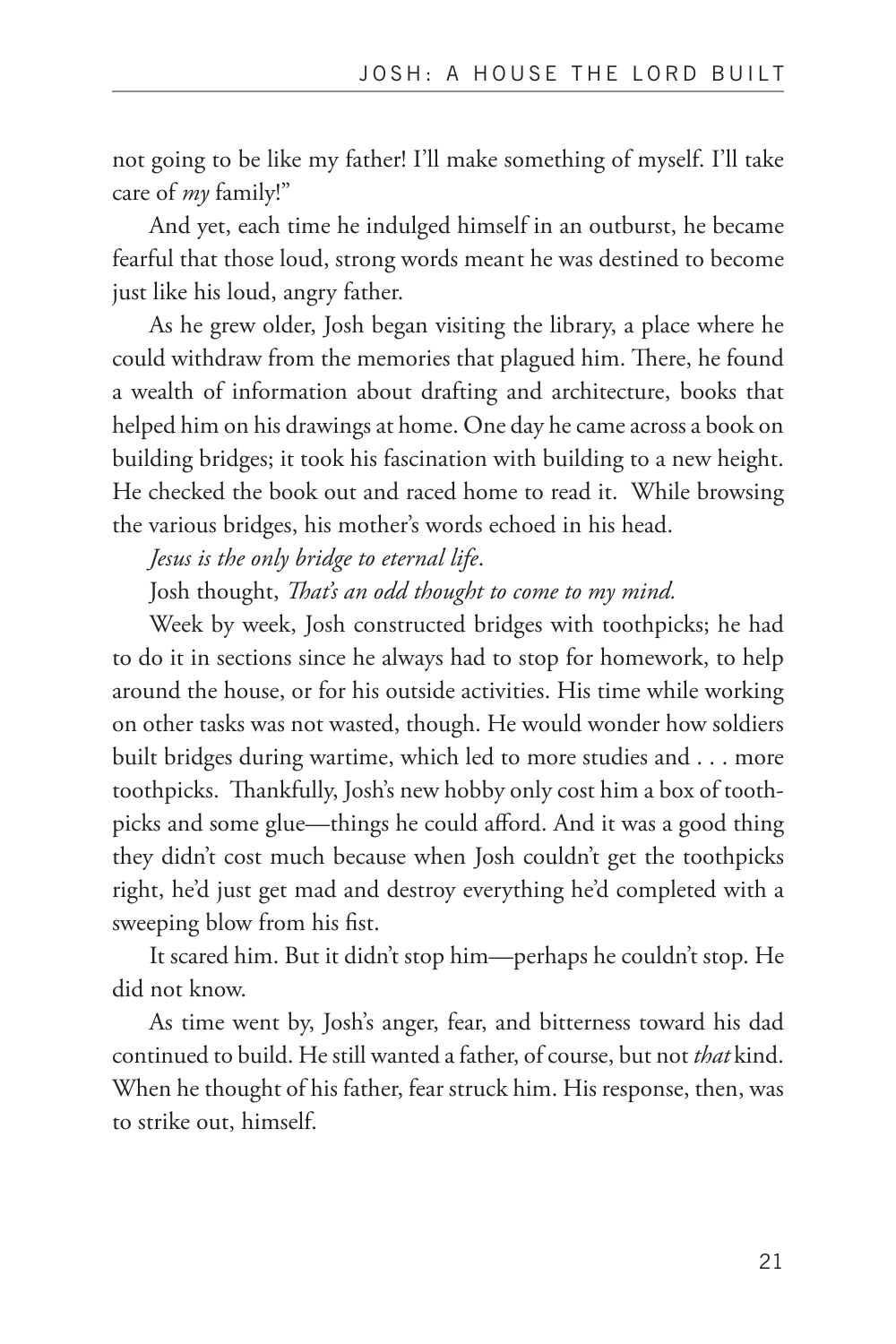One day, Josh returned home from school and slammed his books on the kitchen counter. As he raised his eyes he saw his mother sitting at their kitchen table with her clasped hands supporting her forehead. "Hey, are you okay?" he asked her.

She shook her head. "Well . . . Josh, I guess I need to talk to you." Josh slid into the chair next to his mother. "Son, I'm concerned about your temper. It can only hurt you. It will do you no good to be angry all the time like your father was."

Tears welling in his eyes, Josh knew his mother was not only right but that she was hurting, too. "Mom, I'm sorry. I've tried and just can't seem to change. Everything seems to make me mad." *I'm scared I'm becoming like him,* Josh thought.

"I know. You haven't had it easy. You haven't had the life I wish I could have given you. But neither you nor I can change our lives nor our feelings on our own. The Lord doesn't expect us to, but *He* can change us. Josh, I think it's time we both quit trying to do things on our own and turned our lives over to Jesus."

In his mind, Josh relived the many scenes he had created with his anger, the many friends he had alienated, and the many times he had tried to control his temper but couldn't—at least not on his own. His mother waited in quiet patience until Josh finally said, "You're right; I do need help. I need Jesus. I don't like what I'm doing with my life."

So, mother and son bowed in prayer, giving their lives to the Lord and asking Jesus to change their hearts. It had taken him a long time to begin to understand the true meaning of forgiveness, but now he had begun and two much more peaceful hearts rose from the table.

But would it last? Or would he, too, eventually hurt everyone who loved him?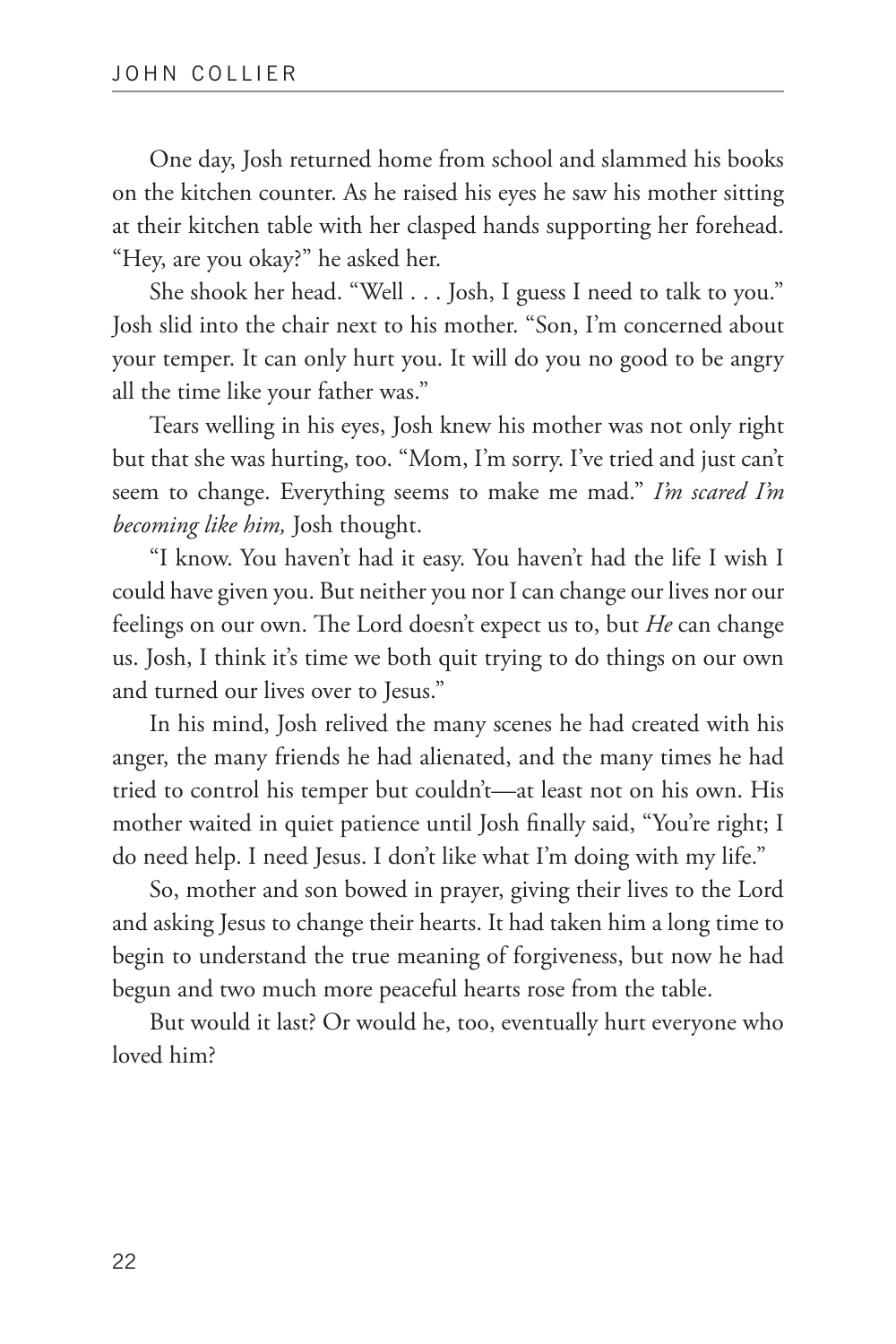## CHAPTER TWO

 $\int$ he more Josh's temper began to soften and the more his anger abated, the more outgoing he became. He no longer just wanted to bury himself in the library away from everyone else. By the time he was twelve-years-old, the youngest age at which he could join, Josh wanted to be in the Scouts. Some of his friends went to a church that offered a Scouting program, so Josh started attending both the church and their Scouting program. No longer angry, Josh could keep friends, and he loved camping with his troop every month. As time went by, Josh became more and more involved with his new friends. He studied the Boy Scout Handbook and started earning merit badges.

Finally, the day he'd long waited for arrived. When he turned fourteen, Josh was old enough to get a paper route to help his mother financially.

"You'll have to get up every morning at three o'clock, seven days a week, son," his mother said.

Josh just grinned. Sure, it was hard at first; but after he had made it his routine, Josh would wake up every morning even before the alarm clock sounded off. When he wanted to go on the Scouts' monthly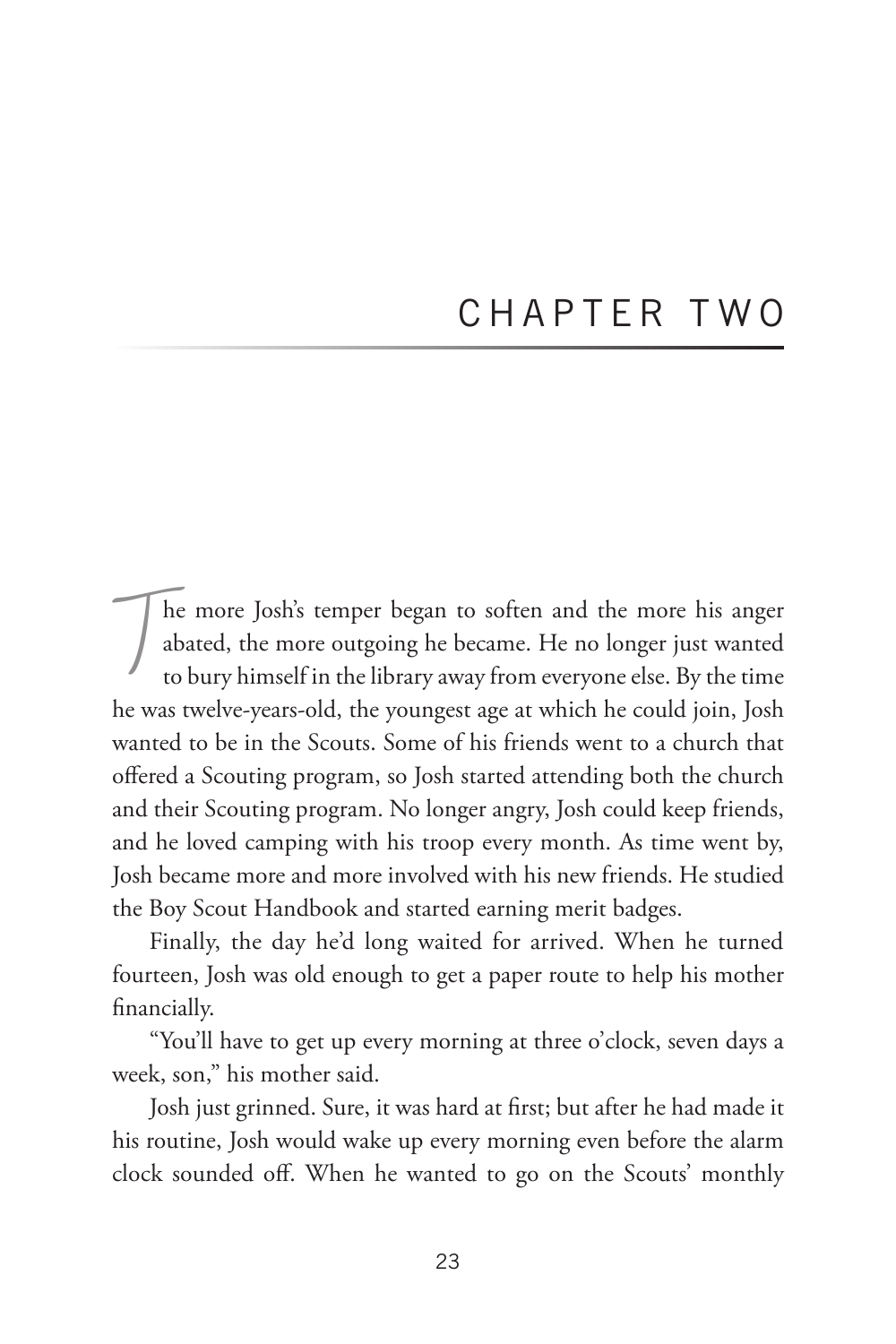camping trips and week-long summer camps, Josh paid his friend Newell his salary of three dollars a day to throw his route for him. Newell had a bike, so he could throw it in only twenty-five minutes.

With his mother's permission, Josh started saving money from his first job. Then he could buy his Scout uniform and his camping gear, with some money left over for socks, a shirt, and blue jeans. He felt good about being able to help with the finances, and his confidence grew when he realized that his mother no longer had to give him an allowance. Later, Josh started working at a gas station in the afternoons: washing cars, pumping gas, and cleaning up the yard. This, along with his paper route, gave him more money. Josh's schooling was coming along fine and he could still spend many hours drawing—a true passion. When he entered the ninth grade, he took woodshop. He enjoyed it because he could use the electric tools, including a lathe. His first project was making a rolling pin for his mother.

"Mom?" he called into the house one day. His mother, tired from work, beckoned him forward to the chair in which she sat. He handed her the wrapped rolling pin and when she opened it she exclaimed, "What a beauty! Did you make this?"

Josh nodded, and she gave him the biggest hug he could remember. For his next project, he made a rocking chair.

"This took some time, didn't it?" his instructor asked him, in front of the whole class. Josh just nodded. "Well, it's the finest thing built in the shop this year." His teacher praised him and awarded him an A+. In fact, it was the highest grade given in the class that year.

Josh varnished and waxed the chair. He couldn't wait to get out of school to take it home. He sneaked it into his mother's bedroom before leaving to go to the gas station to work. When Josh got home, his mother was sitting again, but this time, she rocked in her new chair. Smiling, she looked up at Josh with tears in her eyes and said, "Son, this is the most beautiful thing I've ever had. Except for you, of course."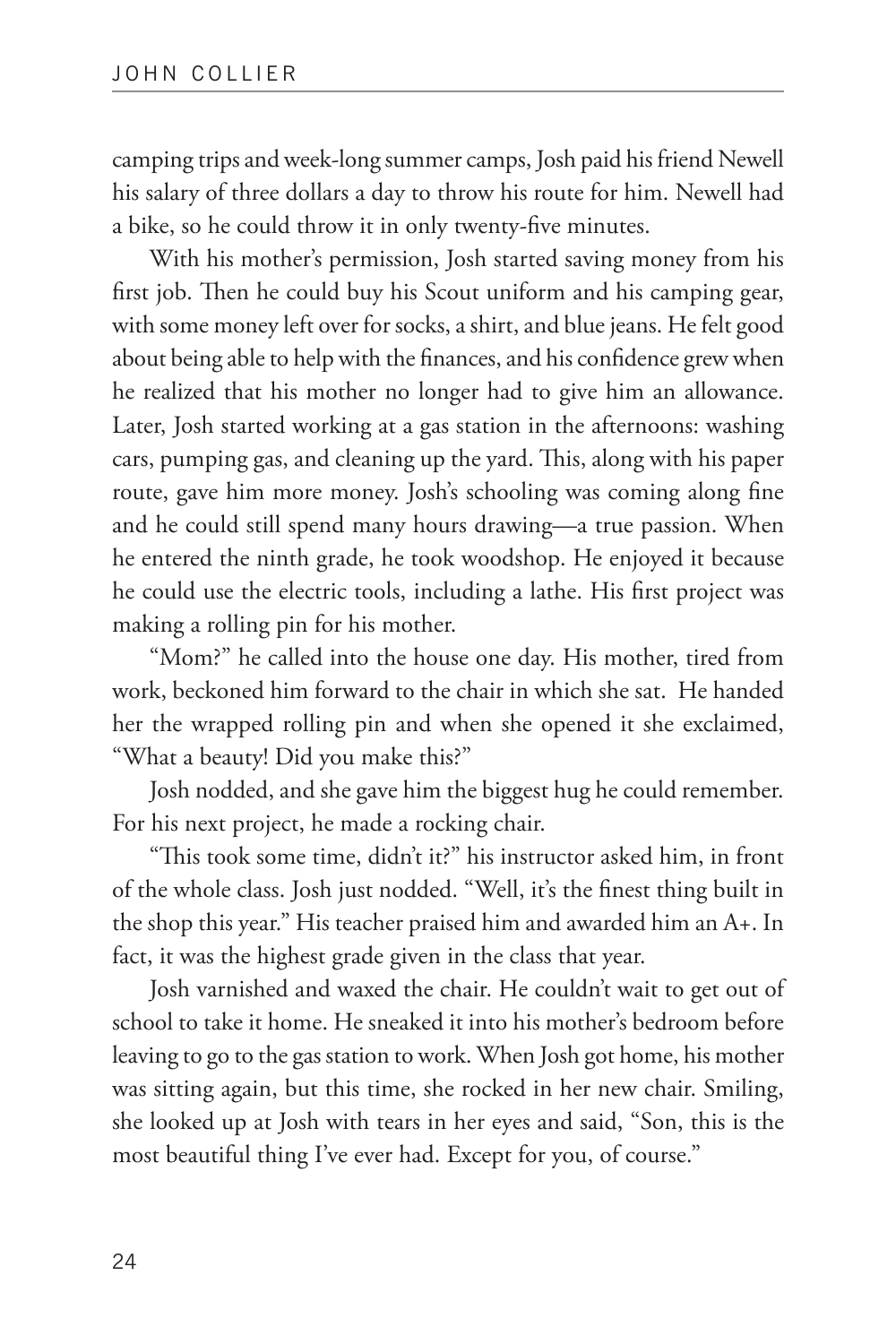By age sixteen, Josh had become an Eagle Scout. His girlfriend, Beth, flicked a bit of dust off his uniform. "I'm so proud of you," she said, and he beamed at her in response. "It's not everyone who is chosen to be inducted into the Order of the Arrow Brotherhood, the highest honor in Scouting!" she exclaimed. "It's all due to your hard work," Beth continued.

Josh nodded. "And the help of Mr. Carnikee!" Josh held his Scoutmaster, Mr. Carnikee, in high regard. In fact, secretly, Josh wanted to be just like him. Over time, Mr. Carnikee had become a role model, a father figure, and Josh's best friend. Under his influence, Josh seemed to forget his dad for long periods of time. Mr. Carnikee had a real insight for all the boys in his troop. He knew Josh was hurting and suspected it had something to do with his father. Josh knew it was because too often, his bitterness toward his dad would surface when he least expected it.

Mr. Carnikee must have noticed that when anyone asked Josh about his dad, Josh would only say that his dad did a lot of traveling, and then just walk off. One day, on one of the monthly camping trips, Mr. Carnikee pulled Josh aside. "Tell me about your father," he said.

Josh lowered his head and didn't respond for a while. When he did raise his eyes, Josh began speaking softly, "My father left us on my ninth birthday, and I keep thinking it was because my mother made me a birthday cake. He was drunk as usual and told my mom that she had never made him a cake. Then he hit her and knocked her to the floor. I ran over to stop him, but he hit me with his fist and knocked me to the ground too. He was using some awful bad words, and then he got so mad he walked out of the house. We've never seen him since." Tears began to fill Josh's eyes, and his Scoutmaster gave him some time to recover before speaking.

Mr. Carnikee rested his large hand on Josh's shoulder and simply said, "Son, you've got to learn to forgive."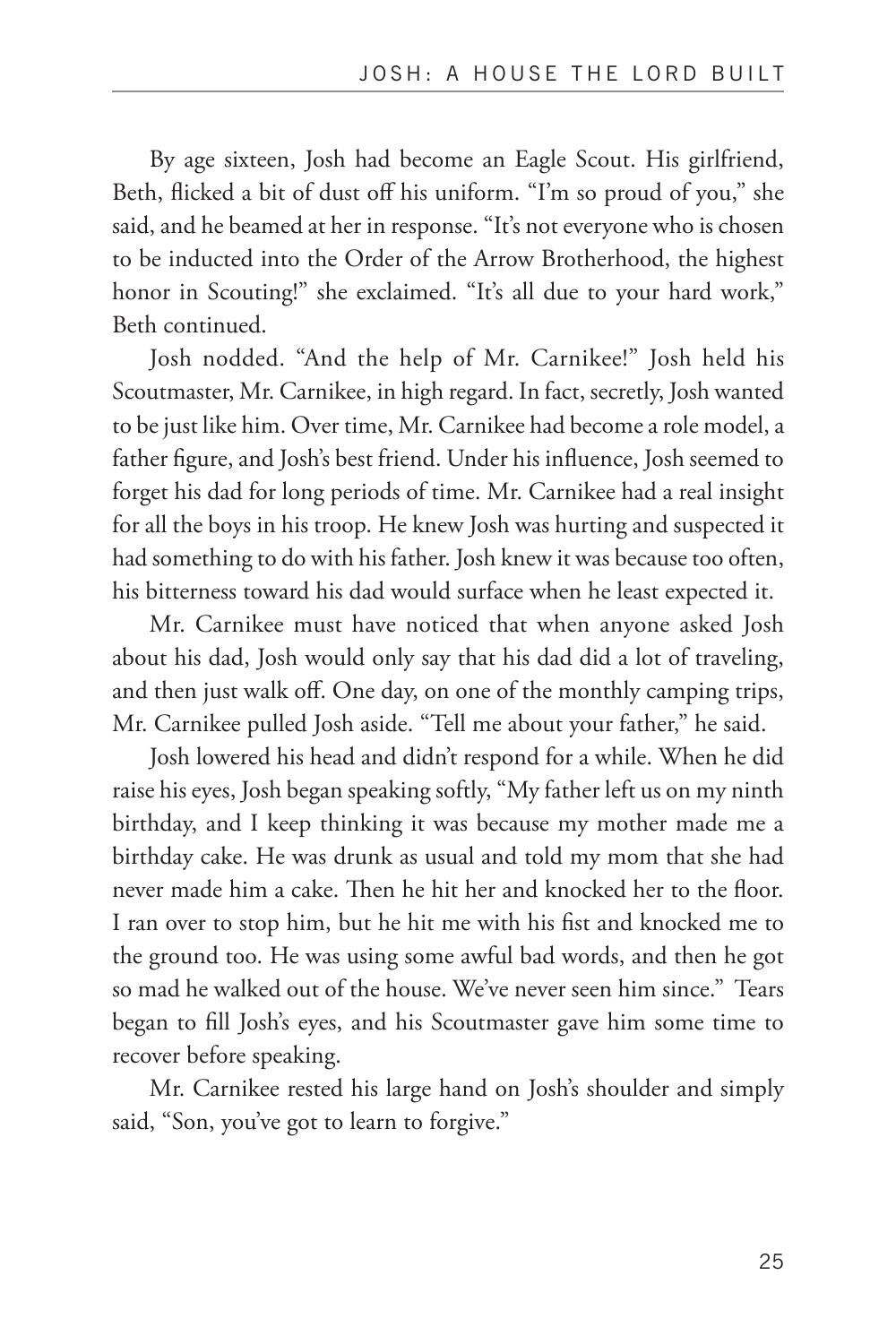Nothing was said after that. Josh just nodded to Mr. Carnikee, then slowly stood up and walked over to join the other scouts. Later, Josh learned that Mr. Carnikee put Josh on his prayer list and wrote one word beside his name: "Forgiveness." He knew Josh had to forgive his father to have peace—a process Josh had started years earlier while praying with his mother, but had not yet fully committed to it. After his talk with Mr. Carnikee, Josh still struggled to forgive his father. He was older now, and wiser, and clearly understood what refusing to forgive did to him. But to Josh's dismay, the bitterness would return again and again. This agonizing cycle of forgiveness, backtracking, and the inevitable bitterness it caused continued until one day, after much prayer, the Lord allowed Josh to realize something startling: he didn't *want* to forgive his dad.

Josh unleashed his feelings in prayer. *Lord, my dad doesn't deserve to be forgiven! And what if I did forgive him, Lord, and he came back, maybe I'd be too soft on him, and he would just do it to us all over again . . . Oh, Father, I guess I've been praying over and over for something that I don't even want and that I'm even afraid of. Is that what you might call being doubled-minded? Forgive me, Father, and please help me to want to forgive . . . no, I need to want to want to want to forgive . . . that's how bad off I am, Lord . . . but then You know that. So, Father, I need to want to forgive my dad . . . I can't do it on my own . . . and I need greater faith to trust You to help me.*

Did God answer him? It didn't seem like it until, not long after, Josh got a call from one of his Sunday school friends at church.

"Hey Josh," Cory said, "the church is going to put on an Easter play about the crucifixion of Christ. Wasn't one of your classes drama?"

"Yes," Josh answered.

"I thought so. And if I remember right, you did very well in it."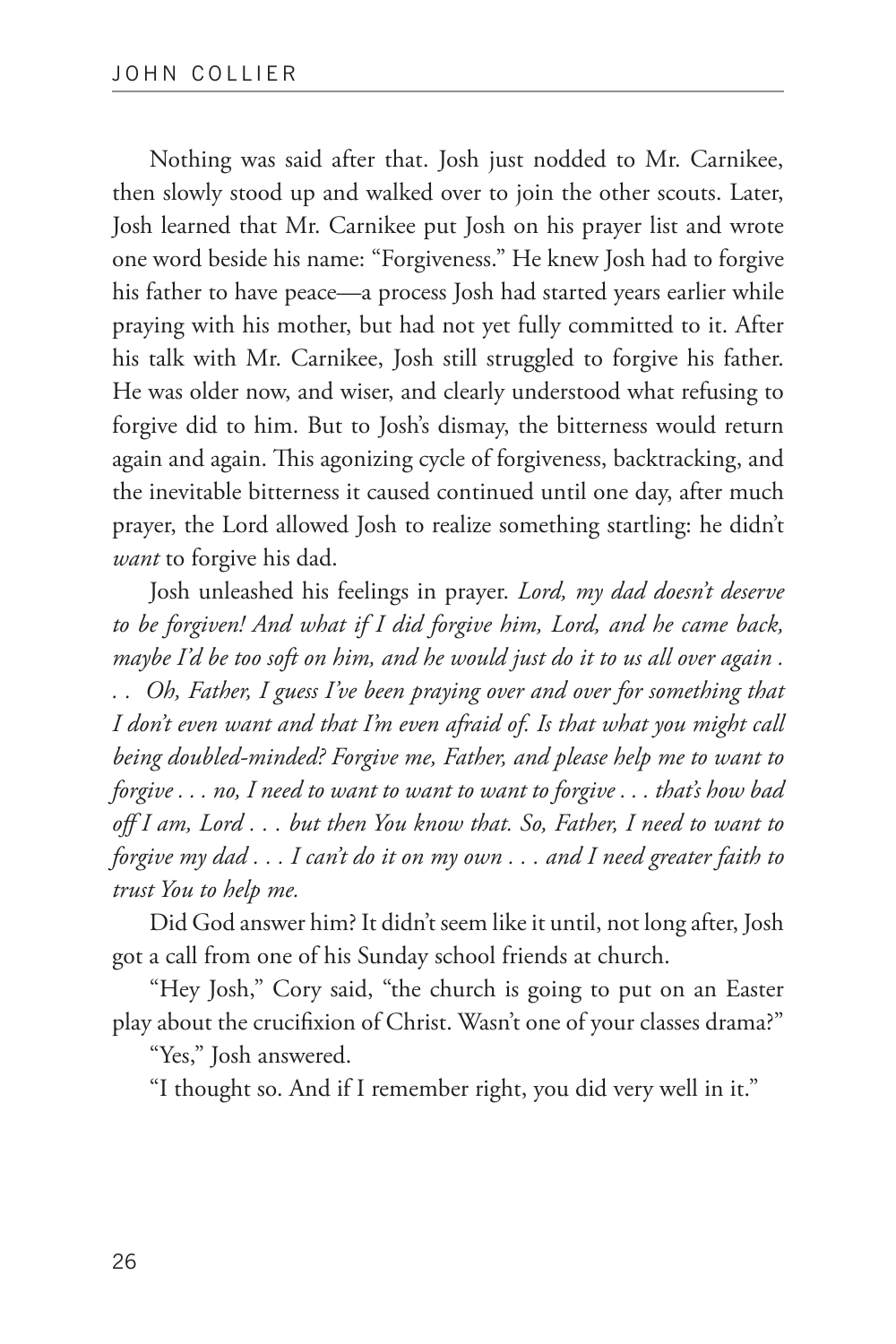Josh remained silent, but Cory was right. Josh had done very well in drama. Having experienced so much pain in his life, Josh could easily identify with the troubles the characters went through.

"I have an idea," Cory said. And just like that, it was done.

Josh was a good actor, and as a tall, strong presence, he looked the part; he was chosen to play Jesus in the church's Easter performance, if he'd like the part. There was one catch—the script called for Josh to be put on the cross, hanging there, just like Jesus had. Josh had only had a few minutes to say "yes" or "no," and he surprised himself by quickly agreeing.

He sensed he was supposed to accept the role—and that God had something to say to him in it. The thought made him a little nervous.

The play took place in the open air. All four hundred seats were filled and people stood along the sides and back of the seating area, overflowing into the margins of the viewing area. More people were still arriving as the play began. The performance went well and then—the last scene.

Josh carried the cross, then fell, involuntarily crying out. Another man picked up the cross and carried it to the crucifixion site, "Jesus" walking alongside him. When they arrived at the site, soldiers stood with spears aiming toward Jesus, played by Josh. Other soldiers took off Josh's robe, allowing the audience to see the whip marks covering his back. After he was laid on the cross and tied there, the soldiers put nails into his hands and feet. For a moment, Josh forgot who he was. He felt and understood what Jesus must have felt, just like he'd been able to identify with all the other people he had played.

This time, though, was different. The nails had hooks on them, making it look like they were going into Josh's hands and feet. Small packets filled with a blood-like substance were broken, making it appear like blood was flowing from the nails in his hands. The sound of the hammers hitting the cross was chilling; the hits sounded real. Josh felt them and he heard the moans and murmurs in the crowd. Then, they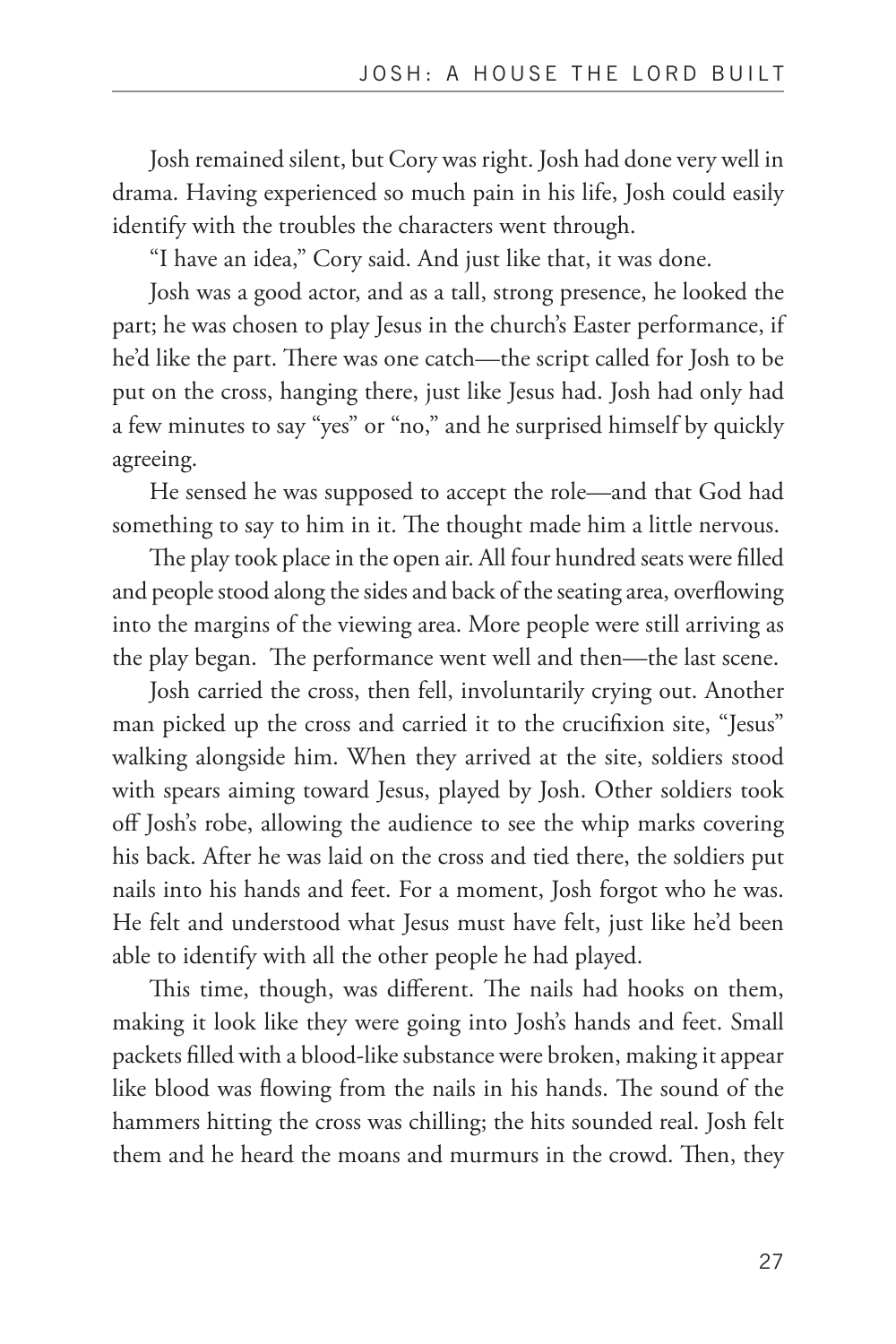raised the cross with Josh on it. When it fell into the ground about three feet, the ground shook; Josh did, too. The men piled dirt and rocks to hold it in. The sign over his head read, "This is the King of the Jews."

Josh, as Jesus, hung on the cross for a very long time while the narrator and choir performed the passion segment of their cantata. Earlier, the soldiers had put a crown of thorns on his head; one of the thorns pierced Josh's scalp. He hadn't felt it until the cross was raised . . . and then a small drop ran down his forehead into his left ear for all to see. One of the men ran over to Josh, took a long stick with a sponge on it with vinegar, and put it to his mouth. But he did not taste it.

At the end of ten minutes, Josh knew he had to say the lines he had memorized, but all he could think of was*, Dear God, please help me to endure this.* Breathing hard, he felt faint. His arms were aching; his legs were throbbing. *Dear God, help me!* Then he began to think of Jesus hanging on the real cross: the pain He endured, the suffering, the shame. Tears came to Josh's eyes and the people up close could see they were real.

The jeers of the mockers began, "If you are the Christ, come down from the cross!"

"My God, my God, why have you forsaken me?" Josh cried. Was he saying this as Jesus? Or as Josh, who had felt so utterly abandoned by God so many times. Perhaps both. Josh pushed himself to speak his final lines. "Into your hands, I commit my spirit."

*Have I really given my spirit, my life, to you, Lord?* Then he dropped his head.

Josh was not given the whip lashes nor the licks from the rod. He had not stayed up all night as had Jesus, nor did he sweat drops of blood. This was only a play, but he had hardly been able to stand the suffering of just being tied to a cross. Finally, the soldiers came and took his body down.

While the physical pain eased, the inner pain increased. In his heart, Josh hurt and wept bitterly. He realized that he could never know all the agony that Jesus suffered for him. The depravity of his sin came